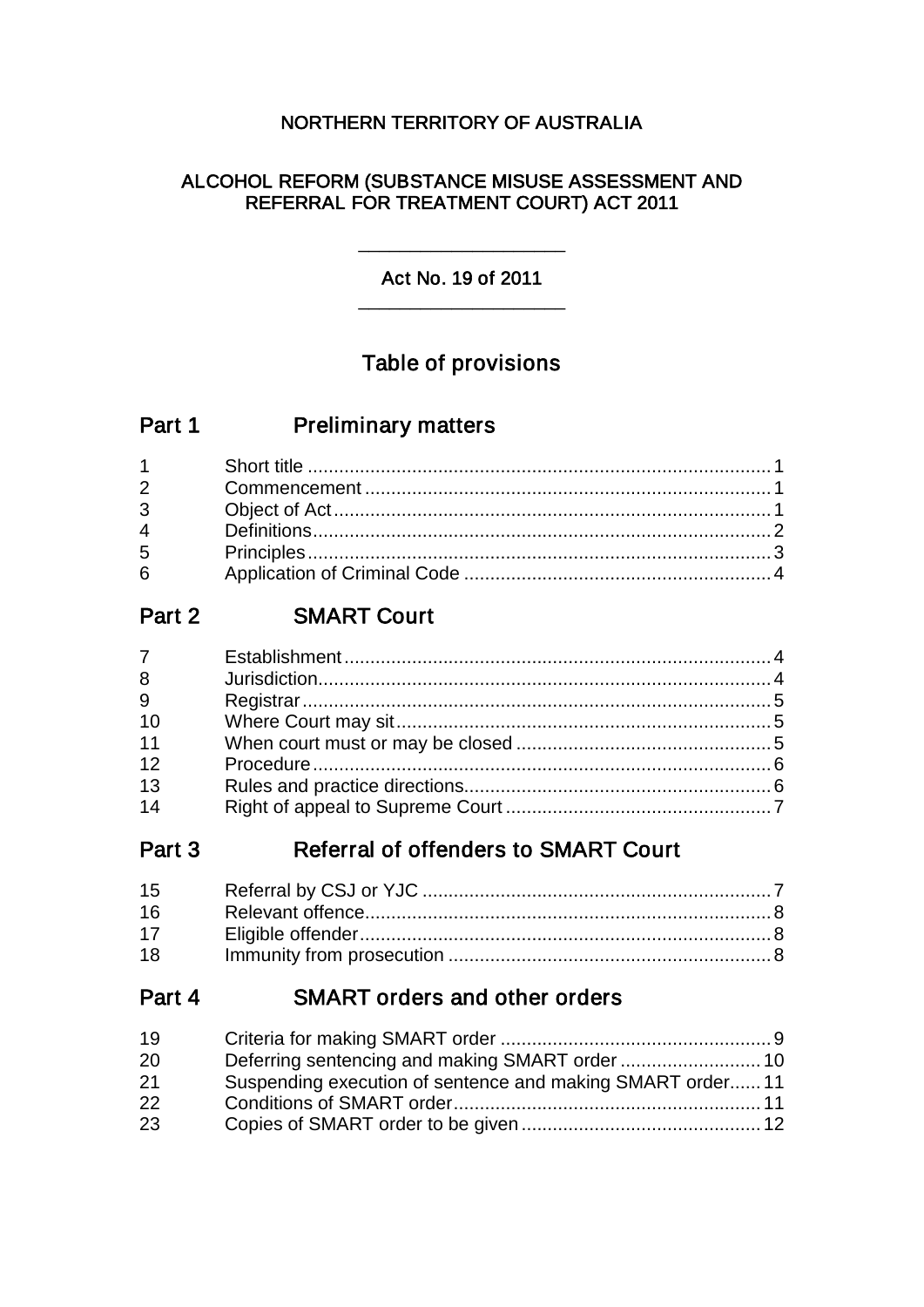# Part 5 Monitoring progress under SMART order and imposing final sentence

| 24<br>25<br>26<br>27<br>28<br>29<br>30<br>31 |                        |                                                            | Monitoring progress, conferring rewards or imposing sanctions 13<br>Bringing offender before Court for failure to comply  14<br>Revocation if further progress unlikely or risk to community 14<br>Revocation for substantial compliance or on request  14<br>Final sentence after suspension of execution of sentence  15 |    |
|----------------------------------------------|------------------------|------------------------------------------------------------|----------------------------------------------------------------------------------------------------------------------------------------------------------------------------------------------------------------------------------------------------------------------------------------------------------------------------|----|
| Part 6                                       |                        |                                                            | Court clinicians and assessment reports                                                                                                                                                                                                                                                                                    |    |
| 32<br>33<br>34                               |                        |                                                            |                                                                                                                                                                                                                                                                                                                            |    |
| Part 7                                       |                        |                                                            | <b>Miscellaneous matters</b>                                                                                                                                                                                                                                                                                               |    |
| 35<br>36<br>37                               |                        |                                                            |                                                                                                                                                                                                                                                                                                                            |    |
| Part 8                                       |                        |                                                            | Repeal and transitional matters for Alcohol<br><b>Reform (Substance Misuse Assessment</b><br>and Referral for Treatment Court) Act 2011                                                                                                                                                                                    |    |
| 38<br>39<br>40<br>41<br>42<br>43             |                        |                                                            | Relevant offences committed before commencement day  18                                                                                                                                                                                                                                                                    |    |
| Part 9                                       |                        |                                                            | <b>Consequential amendments</b>                                                                                                                                                                                                                                                                                            |    |
| 44                                           | Part XVI<br>140<br>141 | Liquor Act amended.<br>Definition<br>Identification system | <b>Transitional provisions for Alcohol Reform</b><br>(Substance Misuse Assessment and Referral<br>for Treatment Court) Act 2011                                                                                                                                                                                            | 19 |
| 45                                           | 142                    | Prohibition notice                                         |                                                                                                                                                                                                                                                                                                                            |    |
|                                              | Division 4             |                                                            | SMART orders requiring surveillance                                                                                                                                                                                                                                                                                        |    |

94G Surveillance of offender subject to SMART order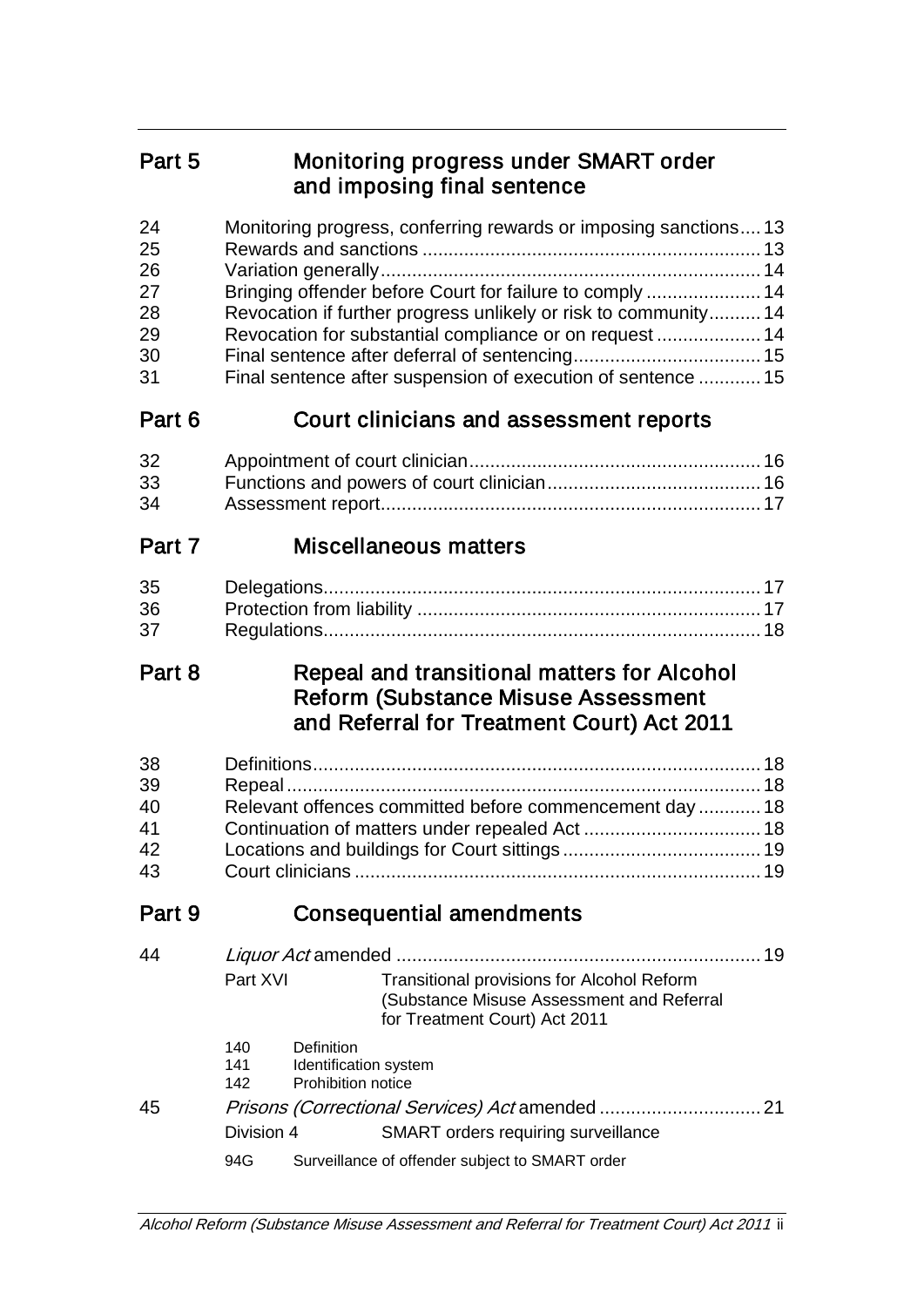| 46 |  |
|----|--|
| 47 |  |
|    |  |

# Schedule Other laws amended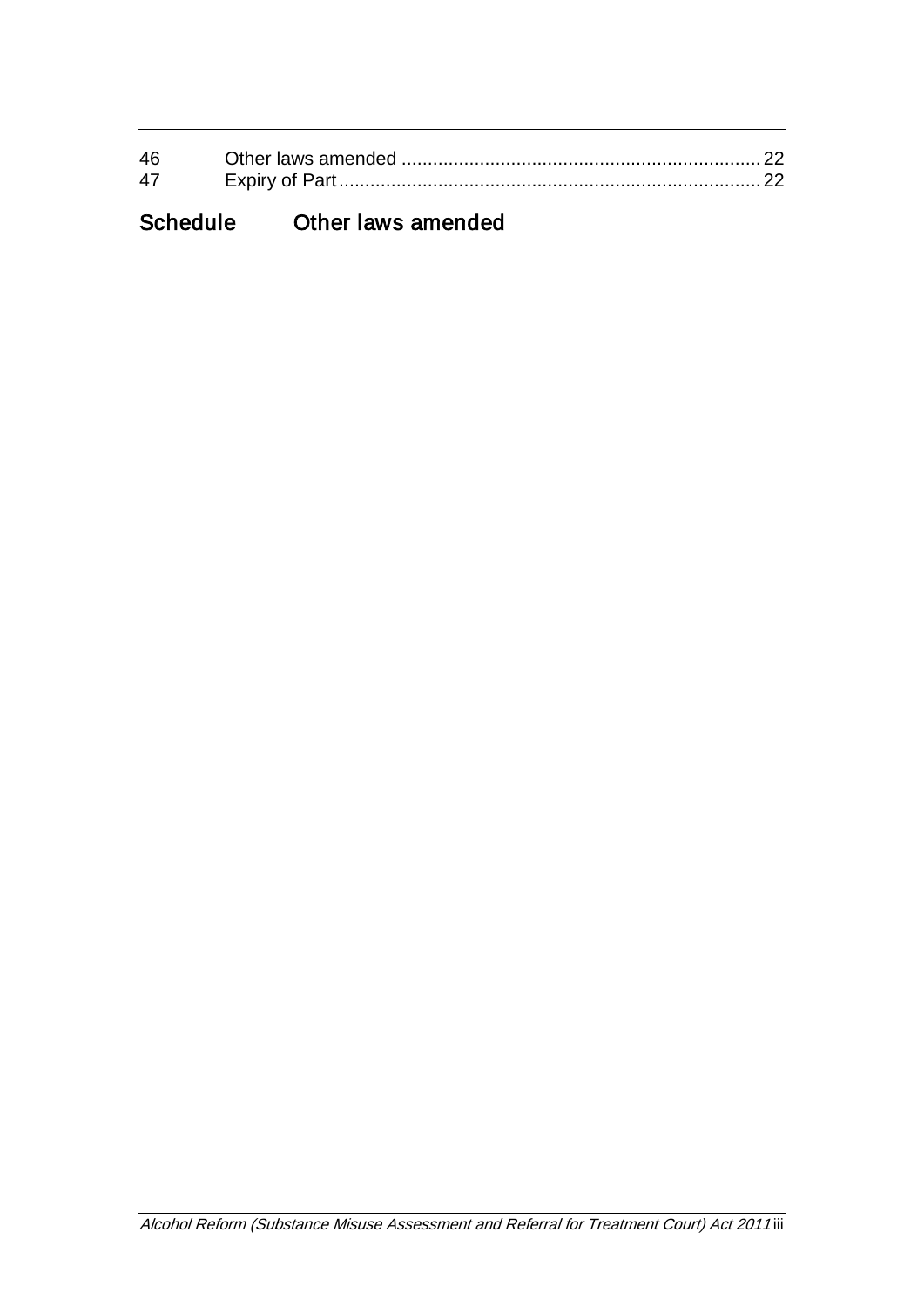

# NORTHERN TERRITORY OF AUSTRALIA \_\_\_\_\_\_\_\_\_\_\_\_\_\_\_\_\_\_\_\_

## Act No. 19 of 2011 \_\_\_\_\_\_\_\_\_\_\_\_\_\_\_\_\_\_\_\_

An Act to establish the SMART Court with power to make particular orders for eligible offenders who are seriously misusing alcohol or drugs, and for related purposes

> [Assented to 20 May 2011] [Second reading 30 March 2011]

## The Legislative Assembly of the Northern Territory enacts as follows:

# Part 1 **Preliminary matters**

## 1 Short title

This Act may be cited as the Alcohol Reform (Substance Misuse Assessment and Referral for Treatment Court) Act 2011.

## 2 Commencement

This Act commences on the day fixed by the Administrator by Gazette notice.

## 3 Object of Act

The object of this Act is to establish a court with enhanced powers to make orders for people with a history of serious substance misuse who have been found guilty of committing certain offences:

- (a) to reduce their criminal activity associated with the misuse of alcohol or drugs; and
- (b) to provide increased opportunity for their rehabilitation; and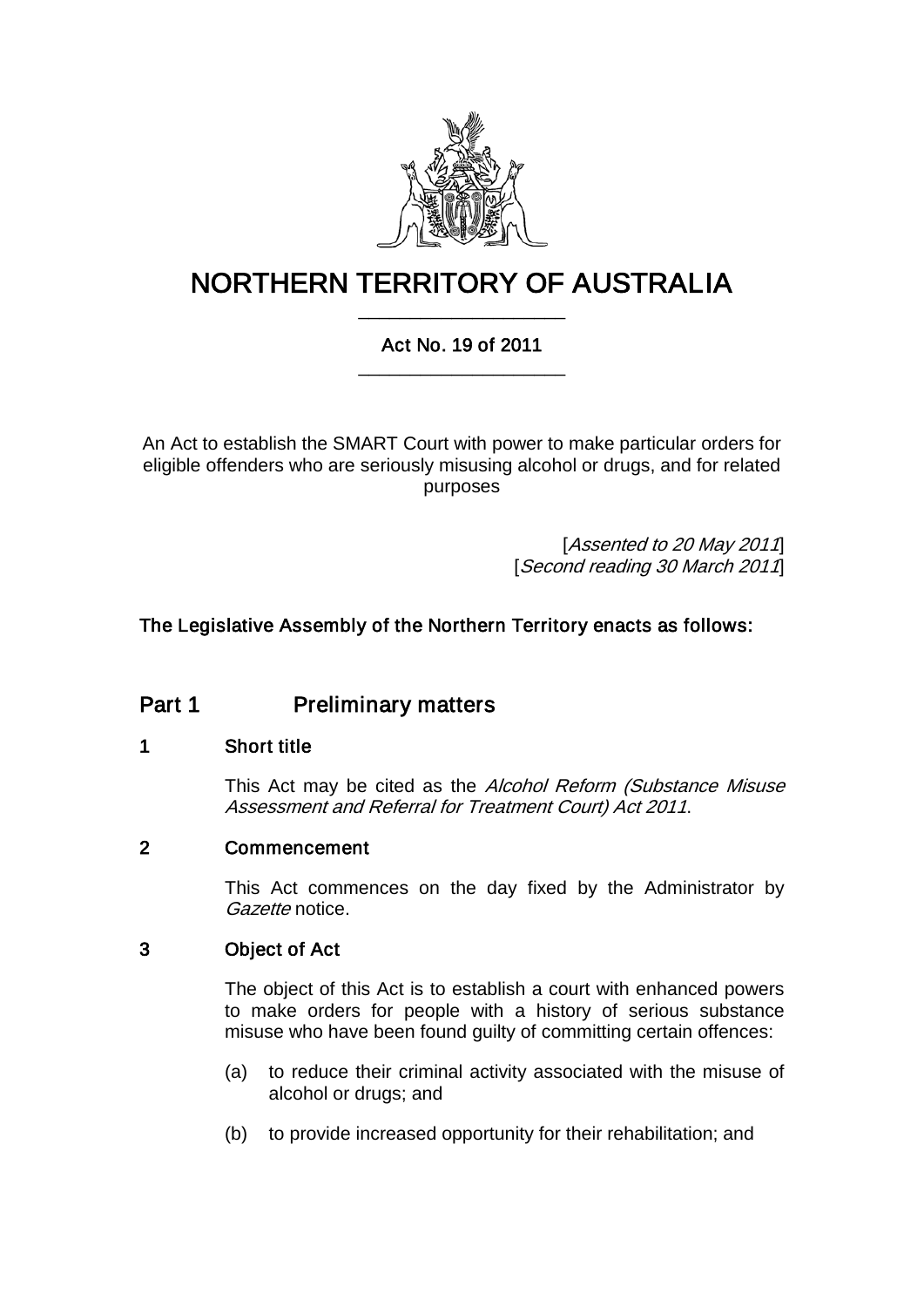(c) to reduce risks and harm associated with their misuse of alcohol or drugs.

#### 4 Definitions

In this Act:

action plan, for an offender, means the action plan recommended in the assessment report about the offender.

**assessment report** means an assessment report about an offender, as mentioned in section [34.](#page-19-0)

Court means the SMART Court.

court clinician means a person holding an appointment as a SMART Court clinician under section [32.](#page-18-0)

CSJ means court of summary jurisdiction.

eligible offender, see section [17\(](#page-10-0)1).

*imprisonment*, in relation to the sentencing of a youth under Part 4 or 5, includes detention.

**licensed premises**, see section 4(1) of the Liquor Act.

offender means a person who has been referred to the Court under section [15.](#page-9-0)

proceeding means a proceeding before the Court.

**prosecutor** includes the person holding or occupying the office of Director of Public Prosecutions under the *Director of Public* Prosecutions Act.

relevant offence, see section [16.](#page-10-1)

reward means a reward mentioned in section [25\(](#page-15-0)1).

sanction means a sanction mentioned in section [25\(](#page-15-0)2).

**SMART Court** means the Substance Misuse Assessment and Referral for Treatment Court established by section [7.](#page-6-0)

**SMART order** means an order, made under section [20](#page-12-0) or [21,](#page-13-0) that includes conditions mentioned in section [22.](#page-13-1)

substance means alcohol or a drug, but does not include a volatile substance as defined in section 4 of the *Volatile Substance Abuse* Prevention Act.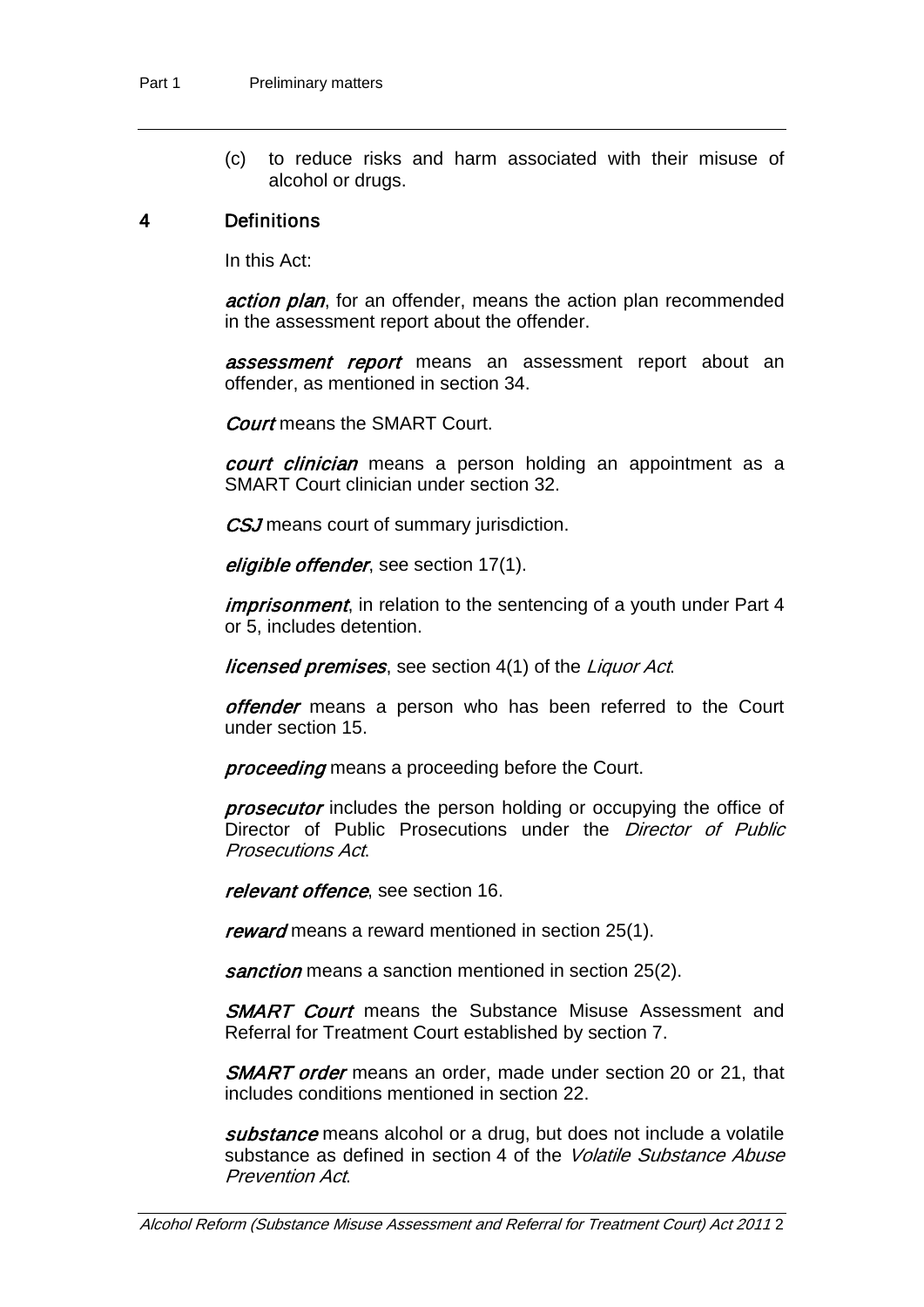treatment, for substance misuse, includes counselling and other interventions.

YJC means the Youth Justice Court mentioned in section 45 of the Youth Justice Act.

youth, see section 6 of the Youth Justice Act.

#### 5 Principles

The following are general principles that must be applied by anyone exercising a power or performing a function under this Act or in relation to a SMART order:

- (a) persons who may be eligible for referral to the Court by the CSJ or YJC are to be identified as early as possible and, if eligible, should be referred promptly to the Court;
- (b) the process and participation in the Court is to be collaborative and non-adversarial;
- (c) the Court is to:
	- (i) monitor the progress of offenders who are subject to SMART orders; and
	- (ii) apply a system of rewards and sanctions for the offenders in relation to their progress;
- (d) to assist in the rehabilitation of offenders subject to SMART orders, the offenders are to be given access to a range of programs and services such as the following:
	- (i) treatment and supervision programs for the offender's substance misuse;
	- (ii) if appropriate and available other programs or services to address the offender's criminogenic needs (for example, programs relating to education, employment, anger management or family violence);
	- (iii) if appropriate and available welfare-related services (for example, services relating to housing or primary health care).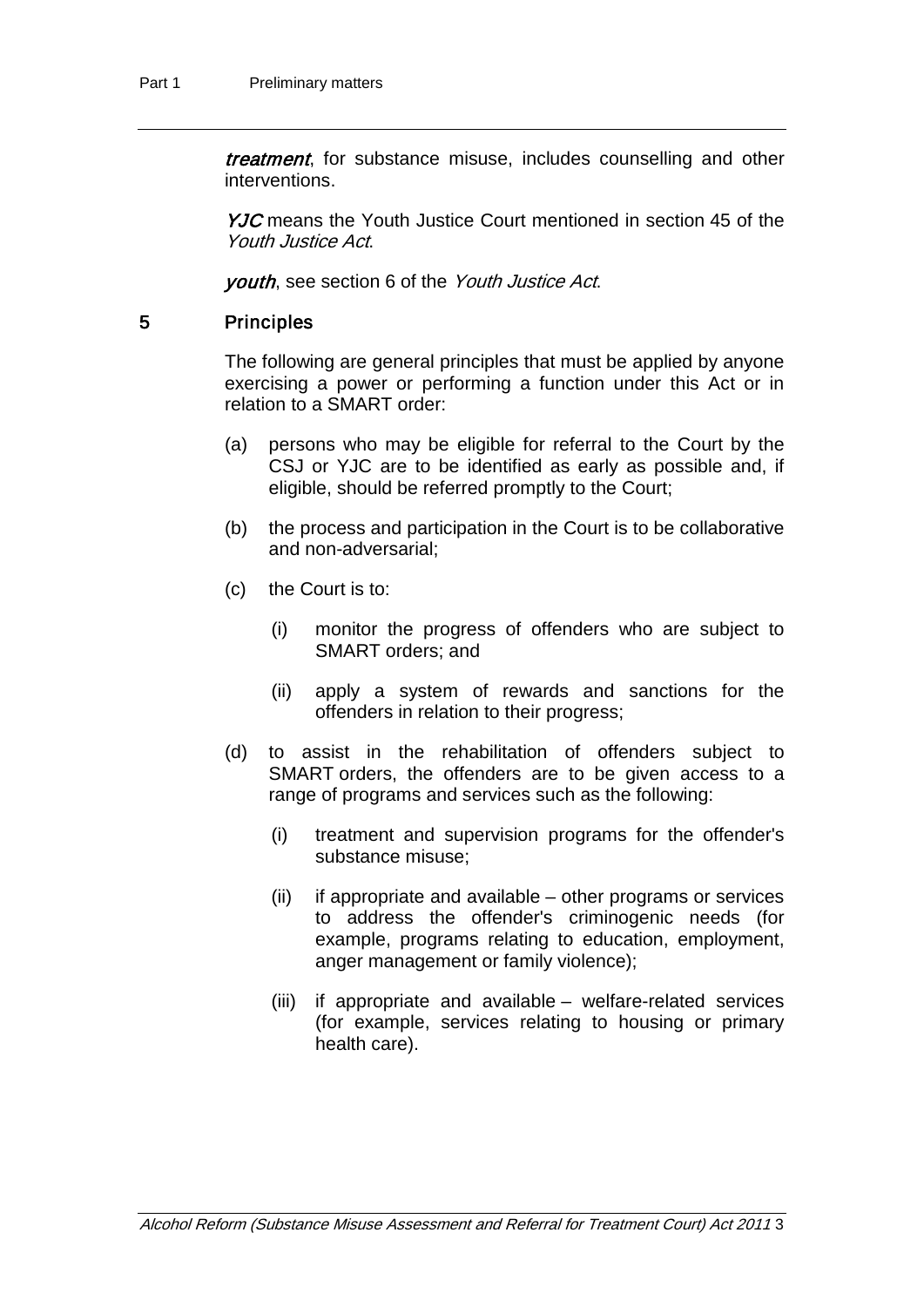## 6 Application of Criminal Code

Part IIAA of the Criminal Code applies to an offence against this Act.

Note for section 6

Part IIAA of the Criminal Code states the general principles of criminal responsibility, establishes general defences, and deals with burden of proof. It also defines, or elaborates on, certain concepts commonly used in the creation of offences.

## Part 2 **SMART Court**

## 7 Establishment

- <span id="page-6-0"></span>(1) The Substance Misuse Assessment and Referral for Treatment Court (the **SMART Court**) is established.
- (2) The Court is constituted of the Chief Magistrate and any other magistrates appointed by the Chief Magistrate.
- (3) The Court is a court of record and has a seal that must be affixed to all process issued out of the Court.

## <span id="page-6-1"></span>8 Jurisdiction

- (1) The jurisdiction of the Court is exercisable by a magistrate sitting alone.
- (2) The Court has the following jurisdiction:
	- (a) to conduct proceedings, take guilty pleas and make findings of guilt in relation to offenders;
	- (b) to make SMART orders for offenders;
	- (c) to sentence offenders under the Sentencing Act or Youth Justice Act to the extent that Act applies in relation to a proceeding;
	- (d) to defer sentencing offenders or defer the execution of sentences imposed on offenders;
	- (e) to make any other orders necessary or convenient to be made by the Court, including orders under the Bail Act, Justices Act, Sentencing Act and Youth Justice Act to the extent that Act applies in relation to a proceeding;
	- (f) to issue process and receive oral or documentary evidence.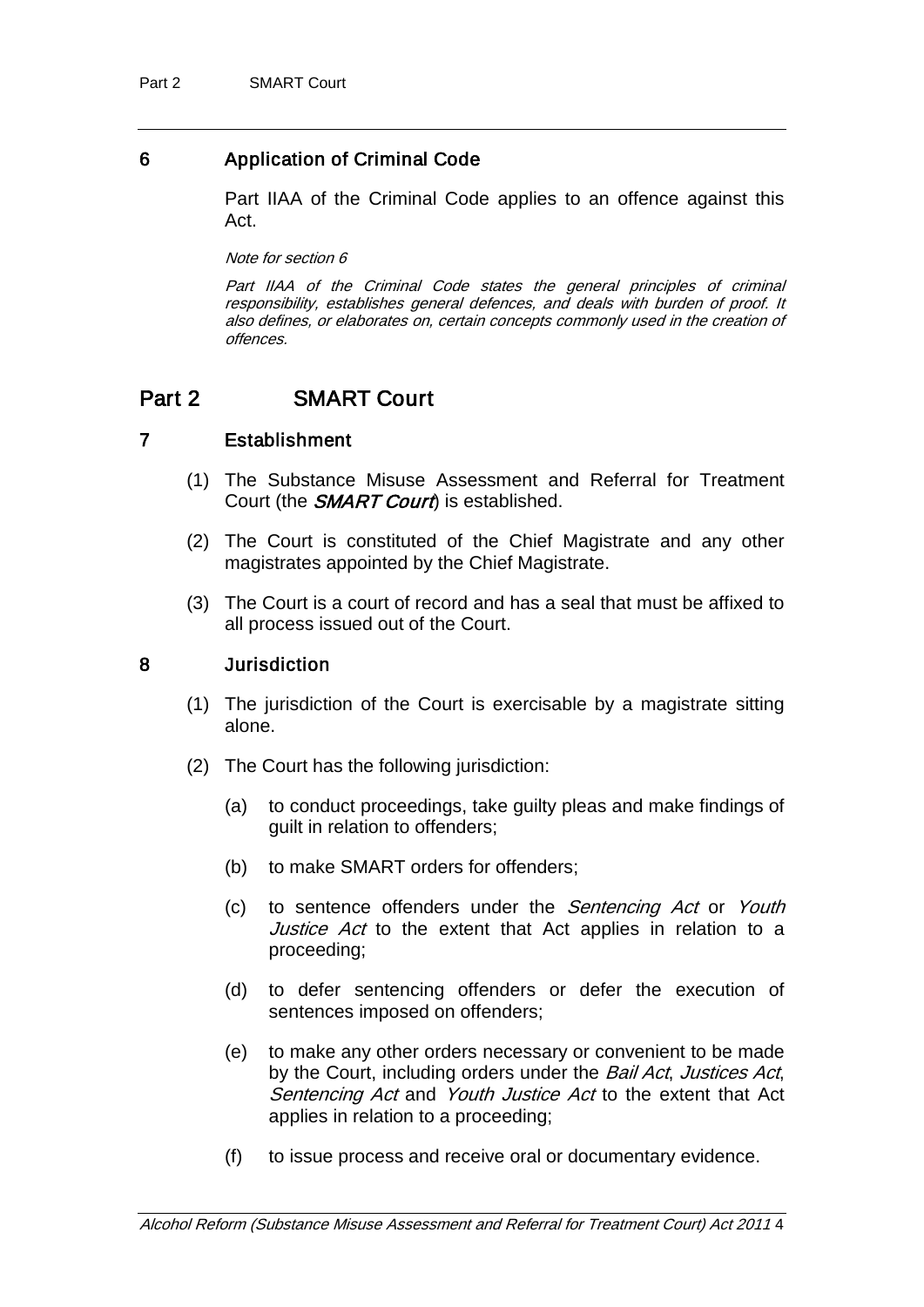(3) The Court has the powers necessary to enable it to exercise its jurisdiction, including the powers of a magistrate under the Bail Act, Justices Act, Sentencing Act and Youth Justice Act.

## <span id="page-7-1"></span>9 Registrar

- (1) A Registrar of the Local Court is a Registrar of the Court.
- (2) If the Court is required to perform its functions at a place outside the Territory, the Minister may appoint as a Registrar of the Court at the place:
	- (a) a person who holds office as a registrar or deputy registrar of a court of the jurisdiction in which the place is located; or
	- (b) another appropriately qualified person.
- (3) The conditions of service (including as to remuneration) of the appointed person are those that the person is entitled to under the law of the other jurisdiction.
- (4) A person appointed under subsection (2)(a) ceases to hold office if the person ceases to hold office as a registrar or deputy registrar of a court of the other jurisdiction.
- (5) With the approval of the Minister, a Registrar of the Court may concurrently hold office as a registrar or deputy registrar of a court of another jurisdiction.
- (6) In this section:

remuneration includes salary, allowances, fees, emoluments and benefits (whether in money or otherwise).

## <span id="page-7-0"></span>10 Where Court may sit

The Court may sit in the locations (including a place outside the Territory) the Minister directs and in any building approved by the Minister for the holding of the Court.

## 11 When court must or may be closed

- (1) A proceeding in relation to an offender who is a youth must be conducted in a closed court unless the Court considers there are special circumstances to justify conducting the proceeding in open court.
- (2) A proceeding in relation to an offender who is an adult may be conducted in a closed court if the Court considers it is justified as being in the best interests of the offender.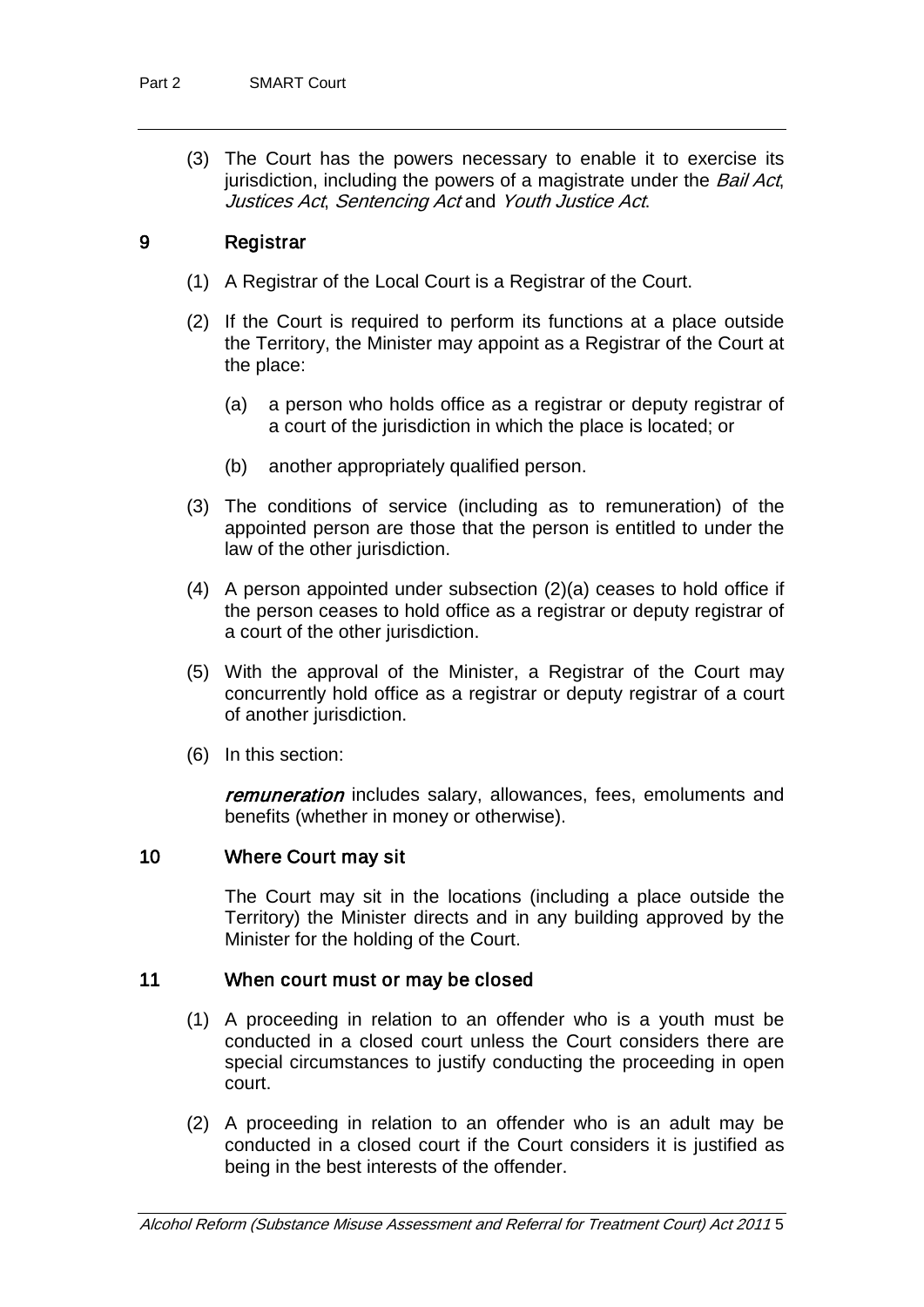- (3) Subsections (1) and (2) do not authorise the Court to exclude from the proceeding the following persons:
	- (a) the offender;
	- (b) if the offender is a youth a responsible adult in relation to the youth;
	- (c) a legal practitioner representing the offender;
	- (d) the prosecutor.
- (4) If the court is closed under subsection (1) or (2), a person must not, without the Court's permission:
	- (a) remain in or enter a room in which the proceeding is being conducted; or
	- (b) remain within the hearing of the court.

Maximum penalty: 200 penalty units or imprisonment for 12 months.

(5) In this section:

responsible adult, in relation to a youth, see section 5(1) of the Youth Justice Act.

#### 12 Procedure

Subject to this Act and any rules or practice directions made or issued under section [13,](#page-8-0) the Court may:

- (a) regulate its own procedure; and
- (b) apply or use (with the necessary changes) a relevant procedure or form applicable or in use under the Bail Act, Justices Act, Sentencing Act or Youth Justice Act.

## <span id="page-8-0"></span>13 Rules and practice directions

- (1) The Chief Magistrate may make rules, not inconsistent with this Act, for the practice and procedure of the Court.
- (2) The Chief Magistrate may issue practice directions, not inconsistent with this Act or any rules made under subsection (1), for the practice and procedure of the Court.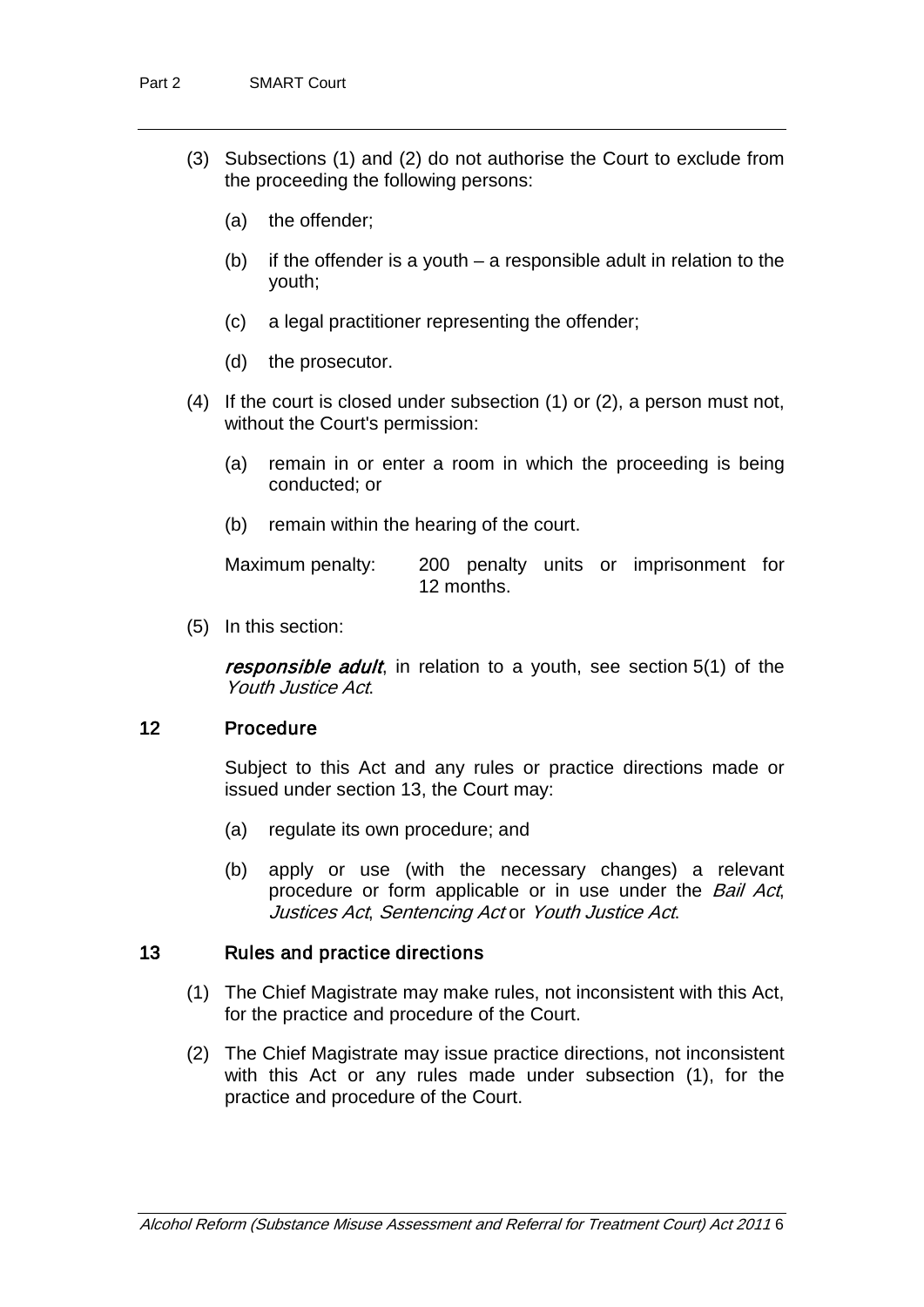## 14 Right of appeal to Supreme Court

- (1) A party to a proceeding may appeal to the Supreme Court against a finding of guilt, conviction, order or adjudication made by the Court.
- (2) However, a party cannot appeal against the following decisions of the Court:
	- (a) a refusal under section [19\(](#page-11-0)3) to make a SMART order;
	- (b) a variation or revocation of a SMART order, or a condition of a SMART order, under Part 5.
- (3) The provisions of the *Justices Act* relating to appeals from the CSJ apply with the necessary changes to an appeal under subsection (1).
- (4) The appeal must be:
	- (a) made in accordance with the *Supreme Court Rules*; and
	- (b) heard by a single Judge.

# Part 3 Referral of offenders to SMART Court

## 15 Referral by CSJ or YJC

- <span id="page-9-0"></span>(1) This section applies in relation to a person in a proceeding before the CSJ or YJC who:
	- (a) is charged with a relevant offence; and
	- (b) has pleaded guilty to the offence, or indicated an intention to do so, or been found guilty of the relevant offence; and
	- (c) has not been sentenced for the offence.
- (2) The CSJ or YJC may refer the person to the Court if satisfied the person is an eligible offender.
- (3) The referral may be:
	- (a) on the initiative of the CSJ or YJC or on application by a prosecutor, a police officer or the eligible offender; and
	- (b) at any time during the proceeding.
- (4) If the person is charged with more than one relevant offence, the CSJ or YJC may refer the person to the Court in relation to all of the offences if the CSJ or YJC considers it to be appropriate.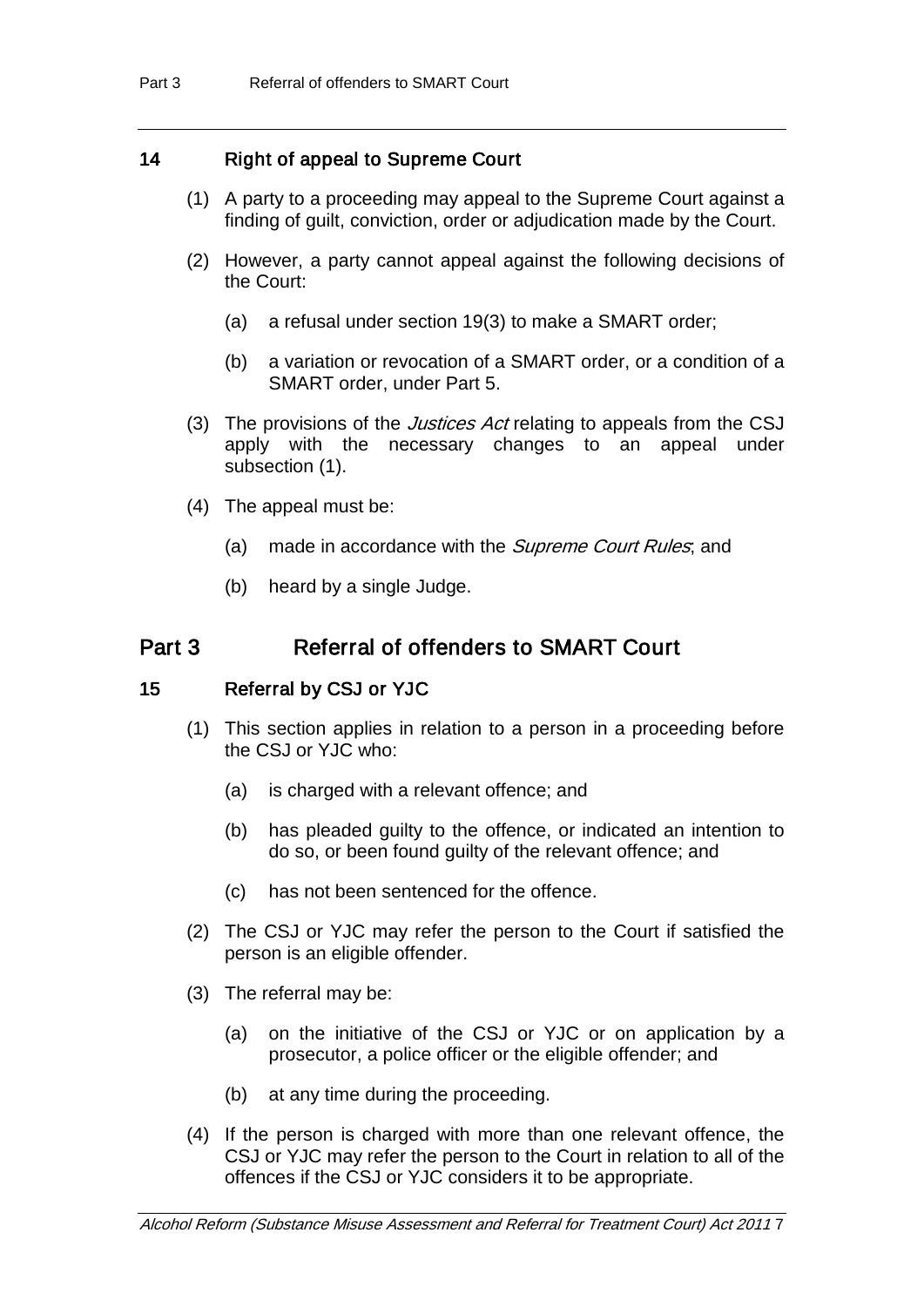## <span id="page-10-1"></span>16 Relevant offence

- (1) A relevant offence is an offence the CSJ or YJC has jurisdiction to hear and determine summarily.
- (2) However, a regulation may declare that a particular offence is not a relevant offence.

## <span id="page-10-0"></span>17 Eligible offender

- (1) A person is an *eligible offender* if the person:
	- (a) appears, on information available to the CSJ or YJC, to have a history of serious substance misuse; and
	- (b) satisfies any criteria prescribed by regulation; and
	- (c) is not excluded under subsection (2) from the application of section [15.](#page-9-0)
- (2) A person is not an eligible offender if:
	- (a) the person is subject to:
		- (i) a parole order under the Parole of Prisoners Act; or
		- (ii) an order under section 44 of the *Sentencing Act*; or
	- (b) a regulation mentioned in subsection (3) applies in relation to the person.
- (3) A regulation may exclude a person from eligibility for referral to the Court by reference to the nature of the offence with which the person is charged or for any other reason prescribed by regulation.

#### 18 Immunity from prosecution

- (1) A person is not liable to prosecution for any offence involving the unlawful possession or use of a substance that is commenced as a result of an admission (*the relevant admission*):
	- (a) made in relation to the referral of the person to the Court (except an admission of facts in relation to the relevant offence); or
	- (b) if the person is referred to the Court made in satisfying the Court that a SMART order should be made for the person; or
	- (c) if a SMART order is made for the person made in connection with the Court's monitoring of the person's progress under the order.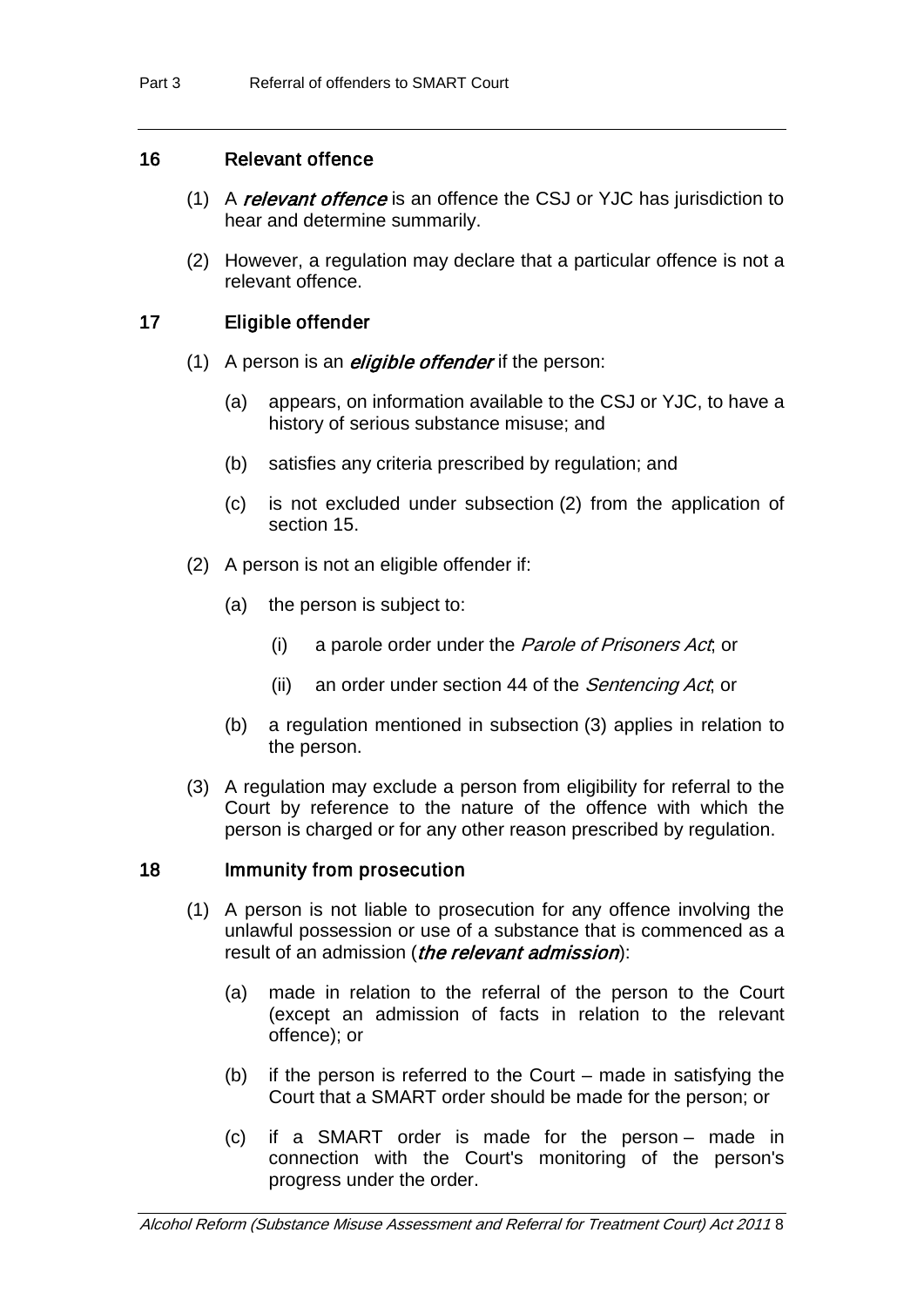(2) The relevant admission must not be admitted as evidence in proceedings for any offence involving the unlawful possession or use of a substance that is commenced as a result of that admission.

## Part 4 SMART orders and other orders

#### 19 Criteria for making SMART order

- <span id="page-11-0"></span>(1) Before the Court may make a SMART order for an offender under section [20](#page-12-0) or [21:](#page-13-0)
	- (a) the offender must state in writing that a court clinician may be given:
		- (i) information about the charges and facts relating to the relevant offence and the offender's antecedents; and
		- (ii) any other relevant information about the offender that may assist the clinician in making an assessment report; and
	- (b) the Court must:
		- (i) order the offender to attend for a clinical assessment by a court clinician; and
		- (ii) order that the court clinician making the assessment give the Court an assessment report about the offender; and
		- (iii) give the parties to the proceeding a copy of the assessment report; and
		- (iv) give the parties an opportunity to be heard in relation to the assessment report; and
		- (v) take into account the information in the assessment report and recommendations for an action plan.
- (2) The Court may make the SMART order if all of the following criteria apply:
	- (a) the offender has been found guilty of the relevant offence by:
		- (i) the Court; or
		- (ii) the CSJ or YJC before being referred to the Court;
	- (b) the offender has not been sentenced for the offence;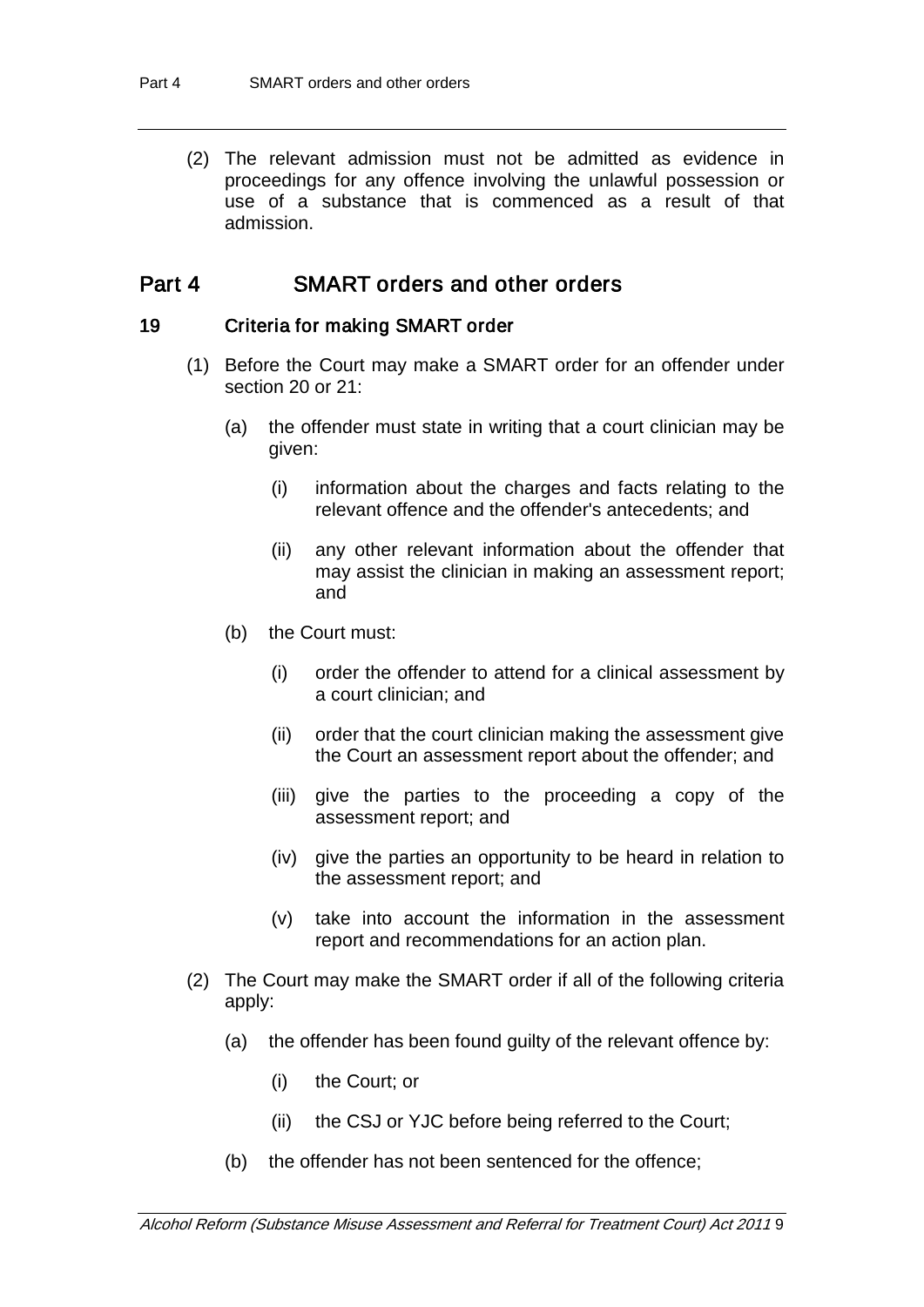- (c) the offender has stated in writing that the offender is willing to comply with a SMART order if made;
- (d) the Court is satisfied:
	- (i) the offender has a history of serious substance misuse; and
	- (ii) the offender's serious substance misuse contributed to the commission of the relevant offence; and
	- (iii) it is appropriate to make a SMART order for the offender.
- (3) If one or more of the criteria mentioned in subsection (2) have not been met, the Court must refuse to make a SMART order for the offender and do one of the following:
	- (a) sentence the offender for the relevant offence;
	- (b) refer the offender to the CSJ or YJC for sentencing for the relevant offence.

#### <span id="page-12-0"></span>20 Deferring sentencing and making SMART order

- (1) The Court may defer sentencing the offender for a period of not less than 6 months and not more than 12 months and make a SMART order for the offender.
- (2) The Court must then grant the offender bail for the period of deferral on condition that the offender must:
	- (a) comply with the conditions of bail imposed by the Court; and
	- (b) comply with the SMART order; and
	- (c) as ordered from time to time by the Court while the SMART order is in force – appear before the Court for a review of the offender's progress under the SMART order; and
	- (d) on the date specified in the order appear before the Court to be sentenced for the relevant offence.
- (3) To avoid doubt, this section does not prevent the Court from making additional orders under another Act, as mentioned in section [8\(](#page-6-1)2)(e).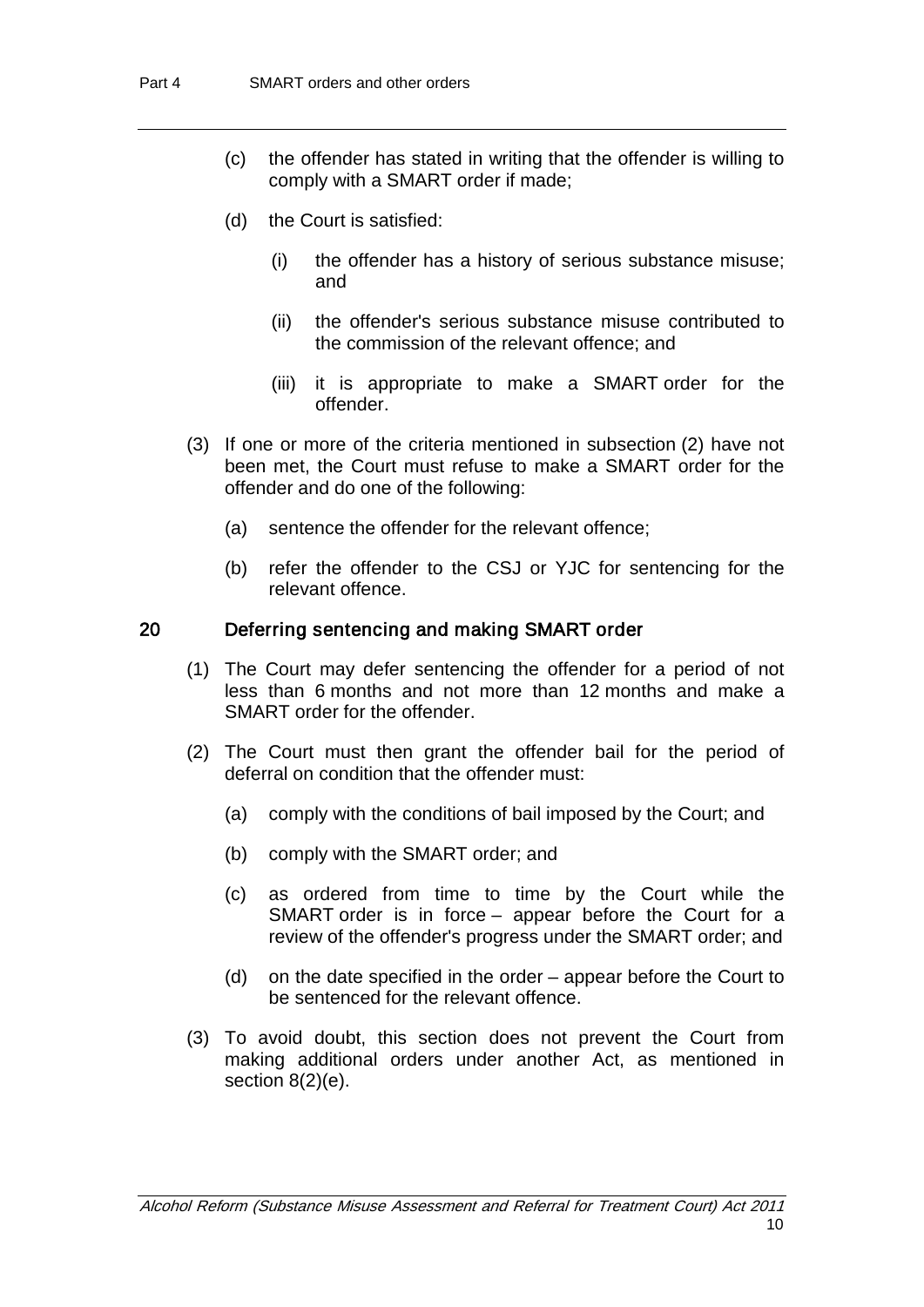## <span id="page-13-0"></span>21 Suspending execution of sentence and making SMART order

- (1) The Court may:
	- (a) sentence the offender for the relevant offence, in accordance with the *Sentencing Act* or *Youth Justice Act*, to a period of imprisonment; and
	- (b) make a SMART order for the offender.
- (2) The Court must then order that the execution of the sentence is suspended for a period of not less than 6 months and not more than 12 months on condition that the offender must:
	- (a) comply with the SMART order during the period of suspension; and
	- (b) as ordered from time to time by the Court while the SMART order is in force – appear before the Court for a review of the offender's progress under the SMART order; and
	- (c) on the date specified in the order appear before the Court for reconsideration of the sentence.

## <span id="page-13-1"></span>22 Conditions of SMART order

- (1) A SMART order includes the conditions the Court considers appropriate, including conditions relating to any of the following matters:
	- (a) the conduct of the offender;
	- (b) actions to be taken by the offender as recommended in the action plan;
	- (c) the consumption, use, purchase or possession of a substance specified in the order;
	- (d) supervision of the offender;
	- (e) surveillance of the offender under Part 27, Division 4 of the Prisons (Correctional Services) Act;
	- (f) the testing of the offender, at stated intervals, for the consumption or use of a substance (including by testing a sample of the offender's breath, urine or blood);
	- (g) the place where the offender must reside;
	- (h) the curfew to which the offender is subject;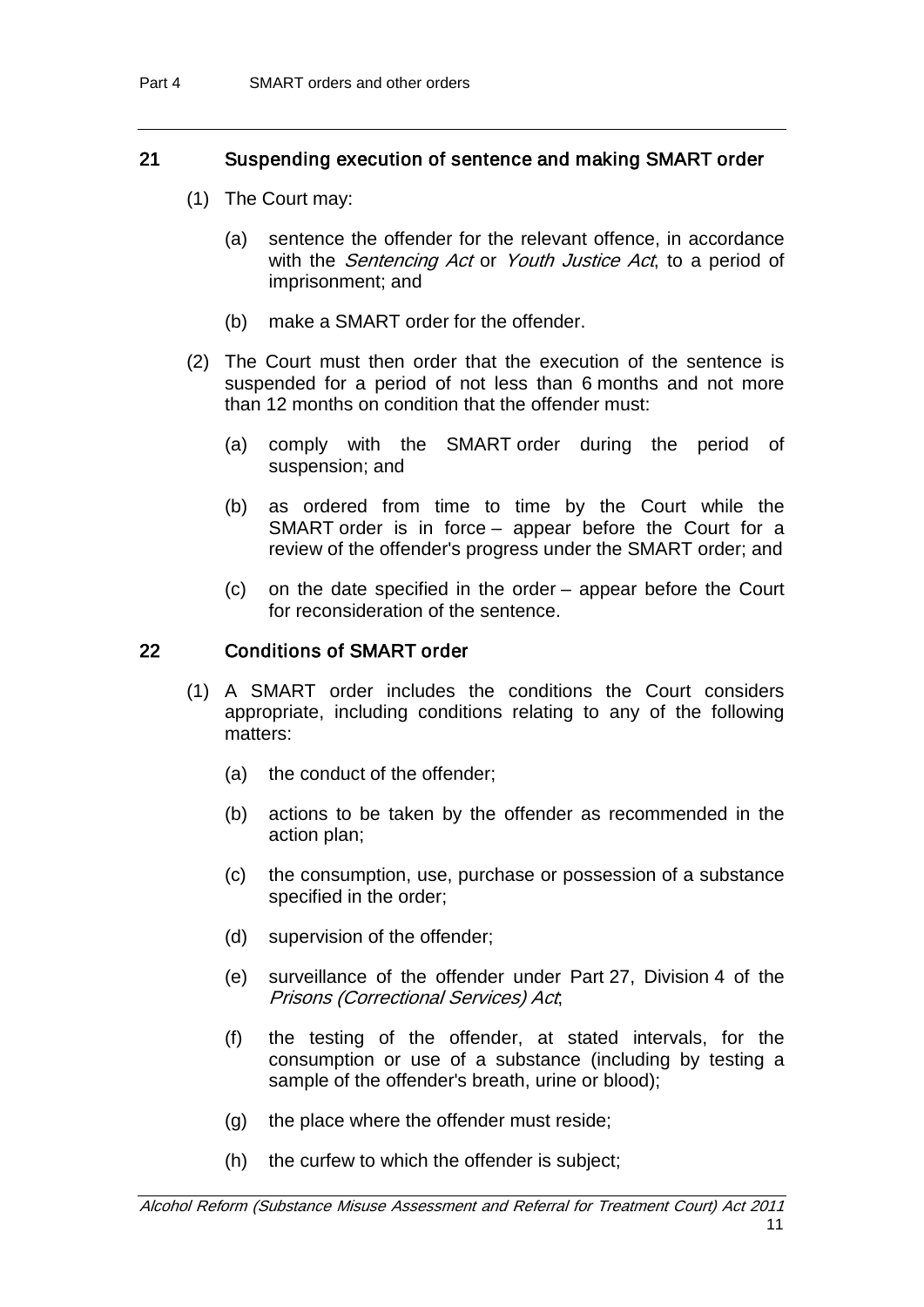- (i) programs, courses or activities in which the offender must participate.
- (2) The order may also:
	- (a) prohibit the offender from entering or remaining on licensed premises; and
	- (b) include directions to the Director of Licensing relating to the notice to be given under section 122 of the Liquor Act.
- (3) Without limiting subsection (2)(b), the Court may include directions about the following matters:
	- (a) the licensees of specified licensed premises who must be given the notice;
	- (b) the area within which licensees of licensed premises must be given the notice.

#### <span id="page-14-0"></span>23 Copies of SMART order to be given

The Court must give a copy of a SMART order to:

- (a) a court clinician; and
- (b) if the order includes a condition relating to surveillance under Part 27, Division 4 of the Prisons (Correctional Services) Actthe Director of Correctional Services; and
- (c) if the order includes a direction relating to the notice to be given under section 122 of the *Liquor Act* – the Director of Licensing; and
- (d) any other person or entity providing the offender with:
	- (i) treatment; or
	- (ii) a program, course or service.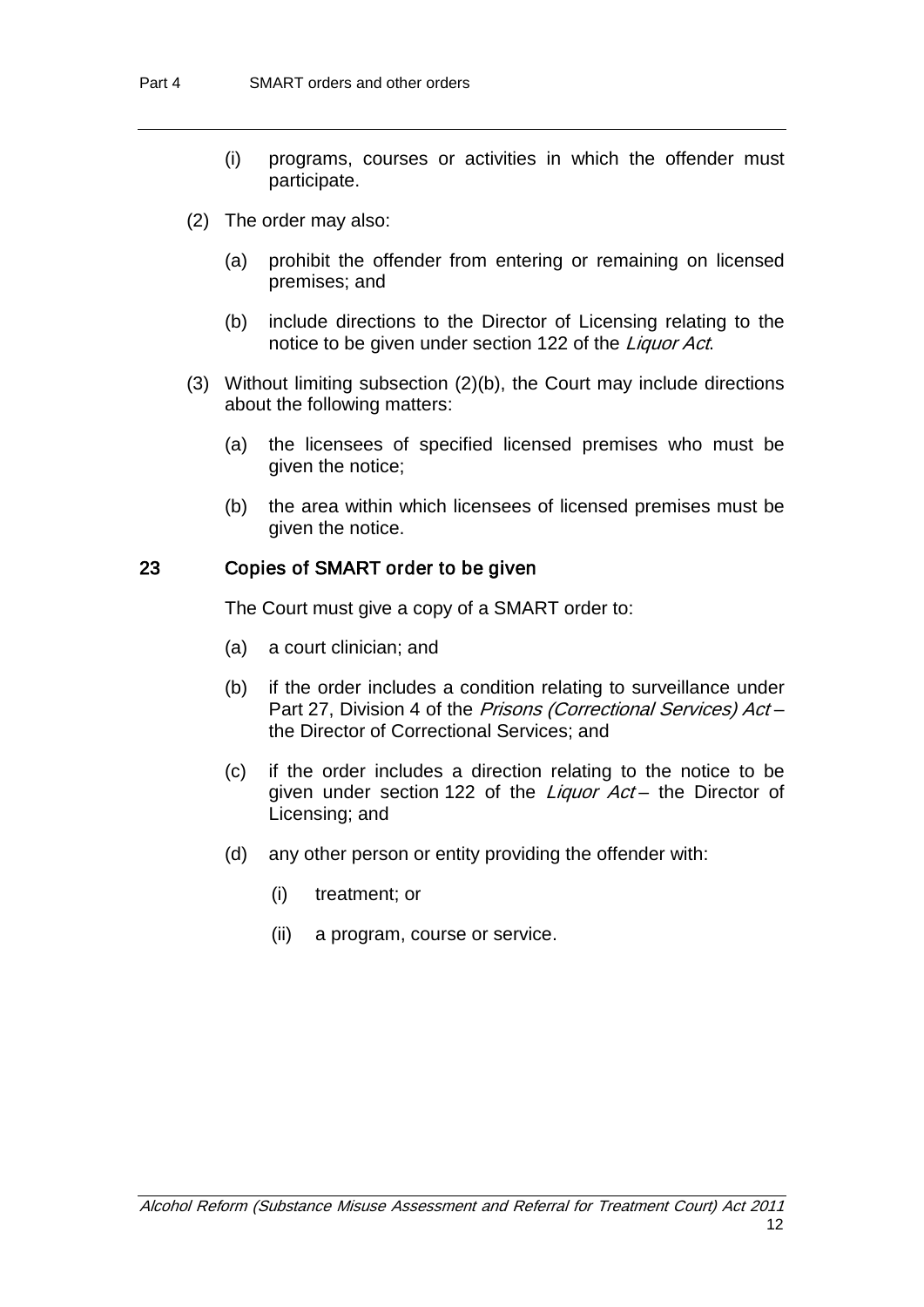## Part 5 Monitoring progress under SMART order and imposing final sentence

## 24 Monitoring progress, conferring rewards or imposing sanctions

- (1) At any time during the period a SMART order is in force for an offender, the Court may confer rewards or impose sanctions on the offender following:
	- (a) a review of the offender's progress under the order as mentioned in section [20\(](#page-12-0)2)(c) or [21\(](#page-13-0)2)(b); and
	- (b) consideration of a report by a court clinician about the offender's progress under the order.
- (2) The Court may confer rewards if the offender has maintained a satisfactory level of compliance with the SMART order or may impose sanctions if the offender has not done so.

## <span id="page-15-0"></span>25 Rewards and sanctions

- (1) The Court may confer the following kinds of rewards on the offender:
	- (a) an appropriate change in the frequency of treatment;
	- (b) a decrease in supervision;
	- (c) a lengthening of the intervals at which the offender must be tested for the consumption or use of a substance;
	- (d) a change in the programs, courses or activities in which the offender must participate;
	- (e) a change in the services the offender receives.
- (2) The Court may impose the following kinds of sanctions on the offender:
	- (a) an appropriate change in the frequency of treatment;
	- (b) an increase in supervision;
	- (c) a shortening of the intervals at which the offender must be tested for the consumption or use of a substance;
	- (d) a change in the programs, courses or activities in which the offender must participate;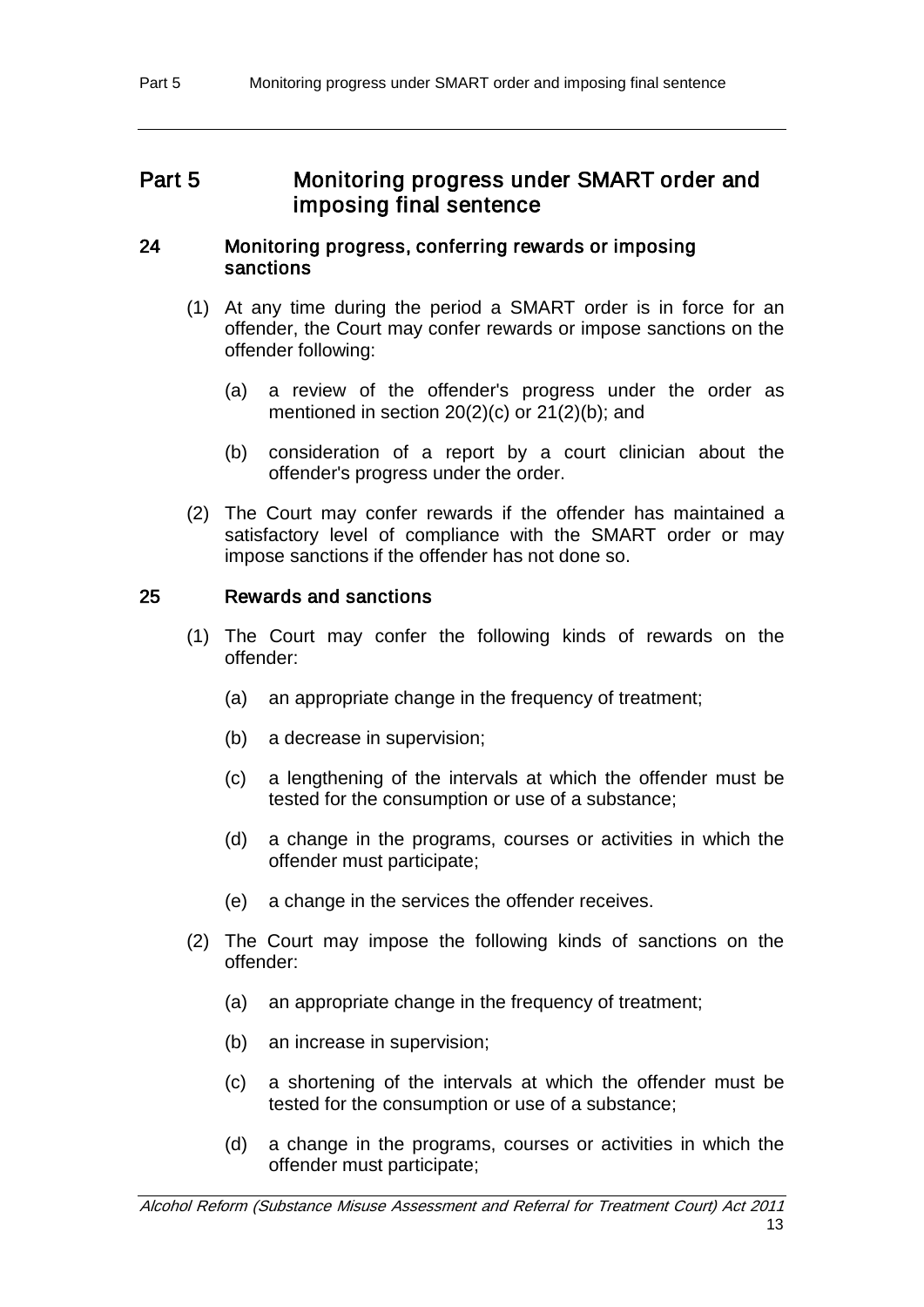- (e) a change in the services the offender receives;
- (f) a requirement that:
	- (i) if the offender is a youth the offender be detained for up to 14 days in relation to any one failure to comply with a condition of the order; or
	- (ii) if the offender is an adult the offender be imprisoned for up to 14 days in relation to any one failure to comply with a condition of the order.
- (3) This section does not limit the conditions that may be imposed under a SMART order as varied under this Part.

## 26 Variation generally

At any time during the period the SMART order is in force, the Court may vary the SMART order by varying or revoking conditions or adding conditions.

#### 27 Bringing offender before Court for failure to comply

- (1) If the Court is satisfied the offender has failed to comply with the SMART order, the Court may:
	- (a) issue a summons for the offender to appear before the Court; or
	- (b) if satisfied the offender may not appear issue a warrant for the arrest of the offender.
- (2) The summons or warrant may be issued on the Court's initiative or on application.

#### 28 Revocation if further progress unlikely or risk to community

The Court may revoke the SMART order if satisfied on the balance of probabilities that the offender:

- (a) is unlikely to make any further progress under the order; or
- (b) the community faces an unacceptable risk that the offender may commit an offence punishable by imprisonment.

#### 29 Revocation for substantial compliance or on request

The Court may revoke the SMART order if:

(a) satisfied on the balance of probabilities that the offender has substantially complied with the conditions of the order; or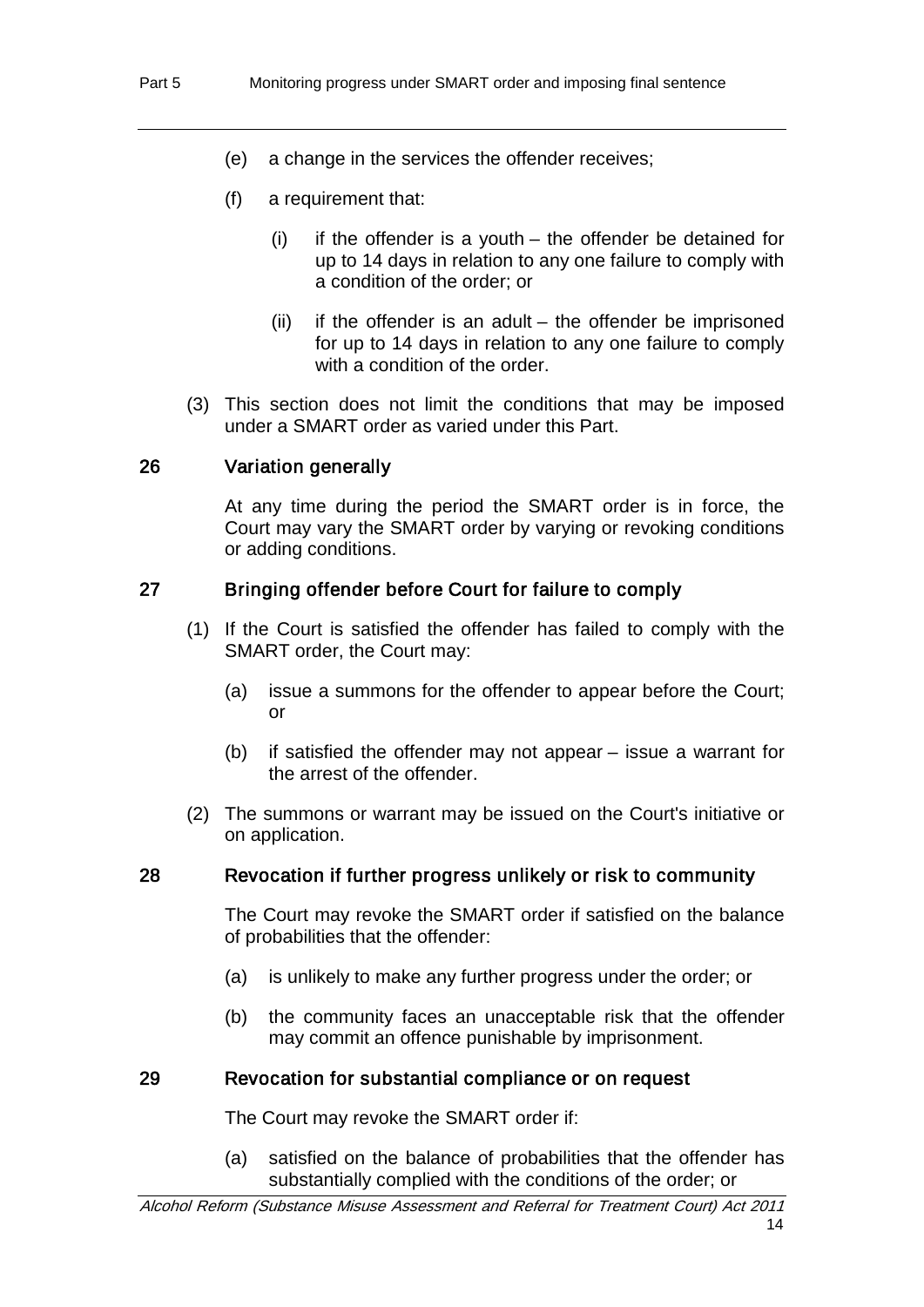(b) the offender requests the Court to revoke the order.

## 30 Final sentence after deferral of sentencing

- (1) This section applies if an offender subject to a SMART order under section [20](#page-12-0) appears before the Court:
	- (a) as mentioned in section [20\(](#page-12-0)2)(d); or
	- (b) in relation to the revocation of the order under this Part.
- (2) The Court must sentence the offender after taking into account the following matters:
	- (a) the extent to which the offender complied with the SMART order;
	- (b) any sanctions imposed on the offender during the period the order was in force;
	- (c) any other matters the Court considers relevant.
- (3) Sections 78BA and 78BB of the *Sentencing Act* do not apply in relation to the offender if the SMART order was not revoked under this Part.

## 31 Final sentence after suspension of execution of sentence

- (1) This section applies if an offender subject to a SMART order under section [21](#page-13-0) appears before the Court:
	- (a) as mentioned in section  $21(2)(c)$  $21(2)(c)$ ; or
	- (b) in relation to the revocation of the order under this Part.
- (2) The Court must reconsider the sentence imposed on the offender under section [21](#page-13-0) and do one of the following:
	- (a) confirm the sentence;
	- (b) set it aside and impose a new sentence with a period of imprisonment not exceeding the period imposed under section [21.](#page-13-0)
- (3) However, the Court must first take into account the following matters:
	- (a) the extent to which the offender complied with the SMART order;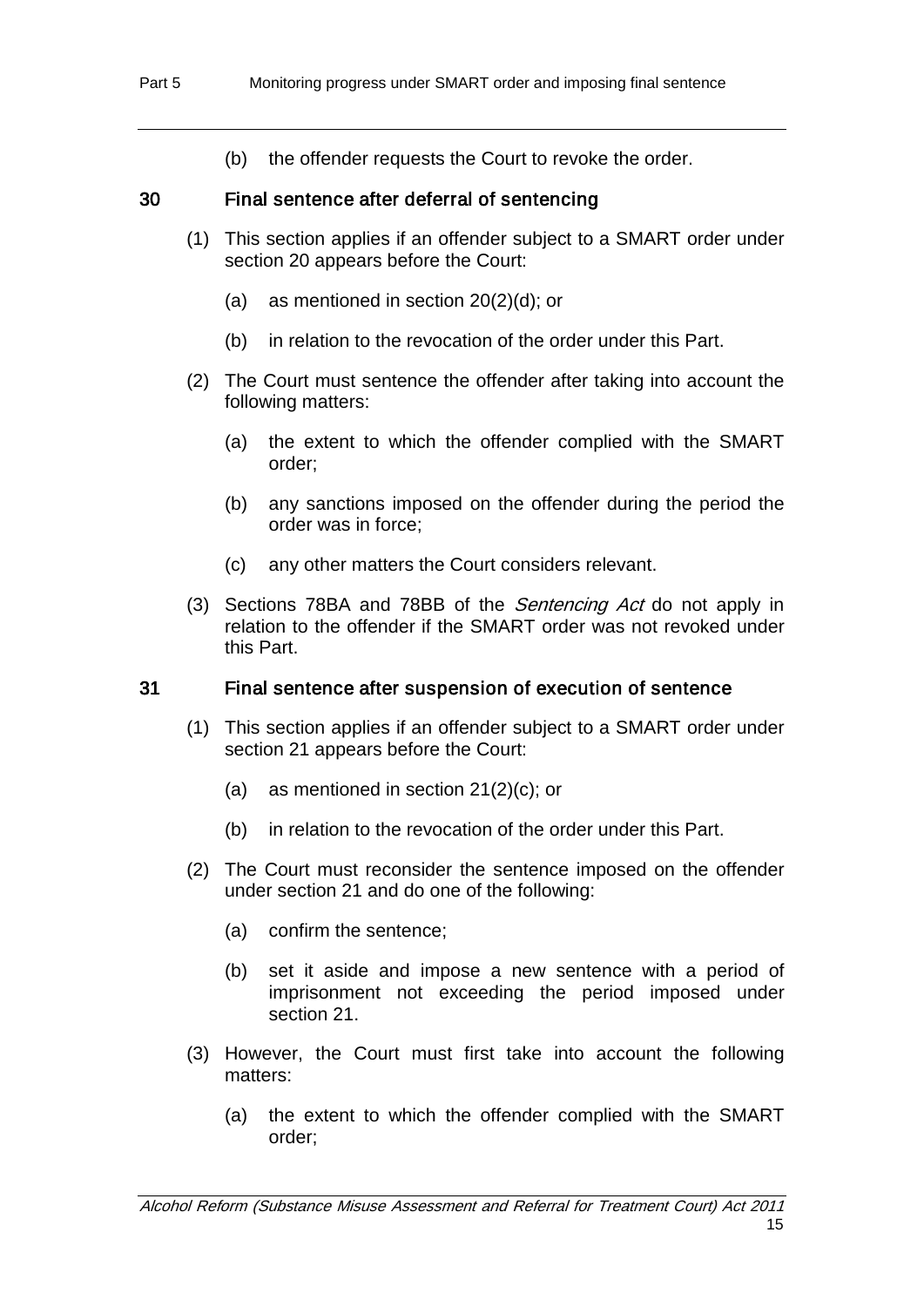- (b) any sanctions imposed on the offender during the period the order was in force;
- (c) any other matters the Court considers relevant.
- (4) Sections 78BA and 78BB of the *Sentencing Act* do not apply in relation to the offender if:
	- (a) the Court imposes a new sentence on the offender; and
	- (b) the SMART order was not revoked under this Part.

## Part 6 Court clinicians and assessment reports

#### 32 Appointment of court clinician

<span id="page-18-0"></span>The Chief Executive Officer may appoint a person to be a SMART Court clinician if satisfied the person has the appropriate qualifications or experience for appointment.

## 33 Functions and powers of court clinician

- (1) A court clinician has the following functions:
	- (a) to make clinical assessments of, and assessment reports about, eligible offenders;
	- (b) to give assessment reports to the Court;
	- (c) to do the following, as ordered by the Court:
		- (i) give the Court progress reports about offenders who are subject to SMART orders;
		- (ii) liaise with the Director of Correctional Services about those offenders;
		- (iii) liaise with persons or entities providing treatment or other programs or services to offenders;
		- (iv) give directions to those offenders;
	- (d) other functions conferred on the court clinician by the Court or under this or another Act.
- (2) A court clinician has the powers necessary for performing the functions.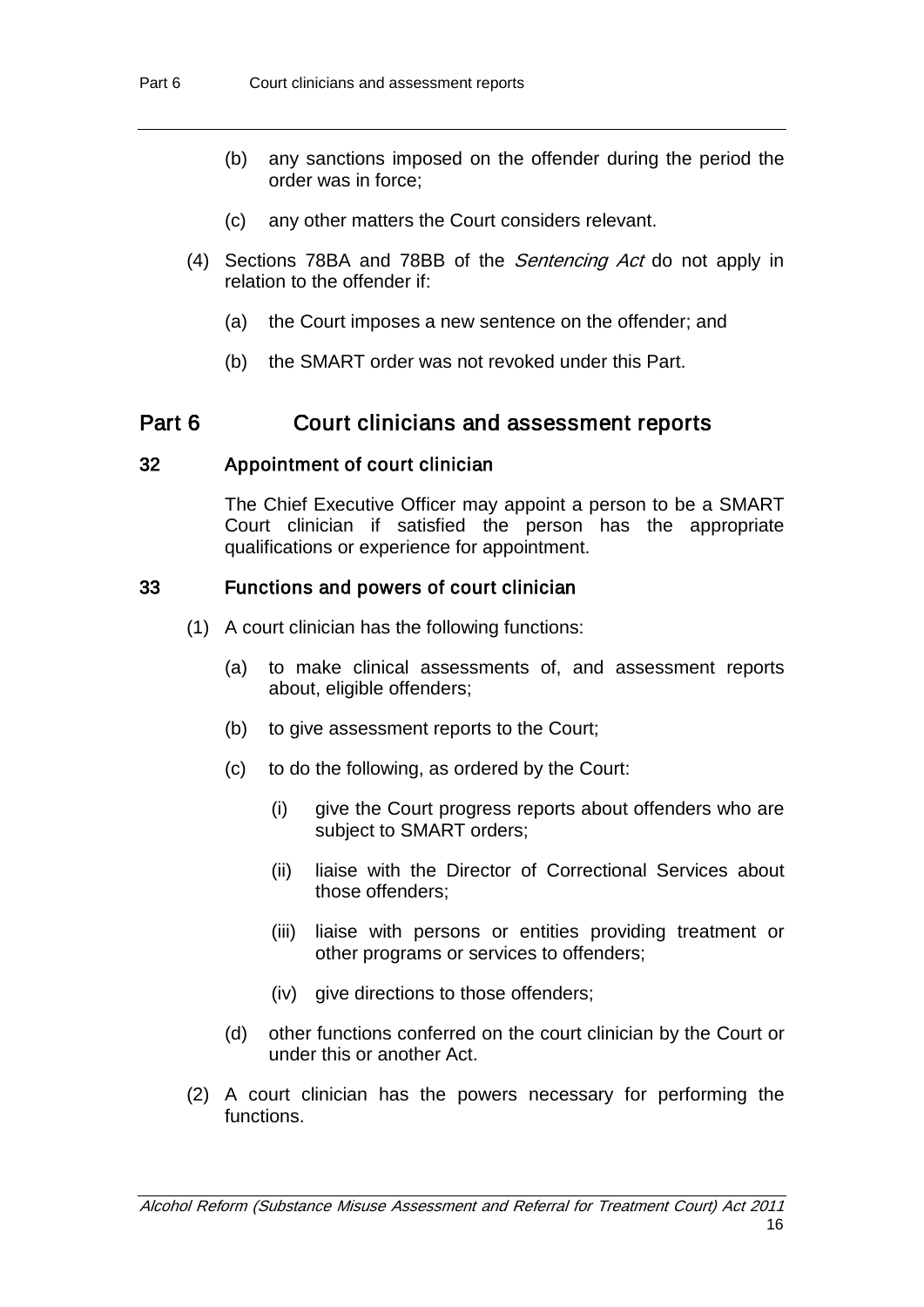## <span id="page-19-0"></span>34 Assessment report

- (1) An assessment report about an offender must be in writing.
- (2) In the assessment report, the court clinician must state whether or not the clinical assessment of the offender indicates the offender may benefit from treatment for substance misuse.
- (3) If the assessment report states that the clinical assessment indicates the offender may benefit from treatment for substance misuse, the report must include recommendations for an action plan for the offender.
- (4) Without limiting subsection (3), the action plan may relate to the following:
	- (a) the kind of treatment appropriate for the offender;
	- (b) programs or services that may assist in the offender's rehabilitation, including (for example) employment, housing, health care and financial assistance programs or services.

## Part 7 Miscellaneous matters

#### 35 Delegations

Each of the following persons may delegate any of the person's powers or functions under this Act to a public sector employee:

- (a) the Minister;
- (b) the Chief Executive Officer;
- (c) the Director of Correctional Services.

## 36 Protection from liability

- (1) A court clinician is not civilly or criminally liable for an act done or omitted to be done by the clinician in good faith in the exercise of a power or performance of a function under this Act.
- (2) Subsection (1) does not affect any liability the Territory would, apart from that subsection, have for the act or omission.
- (3) In this section:

exercise, of a power, includes the purported exercise of the power.

performance, of a function, includes the purported performance of the function.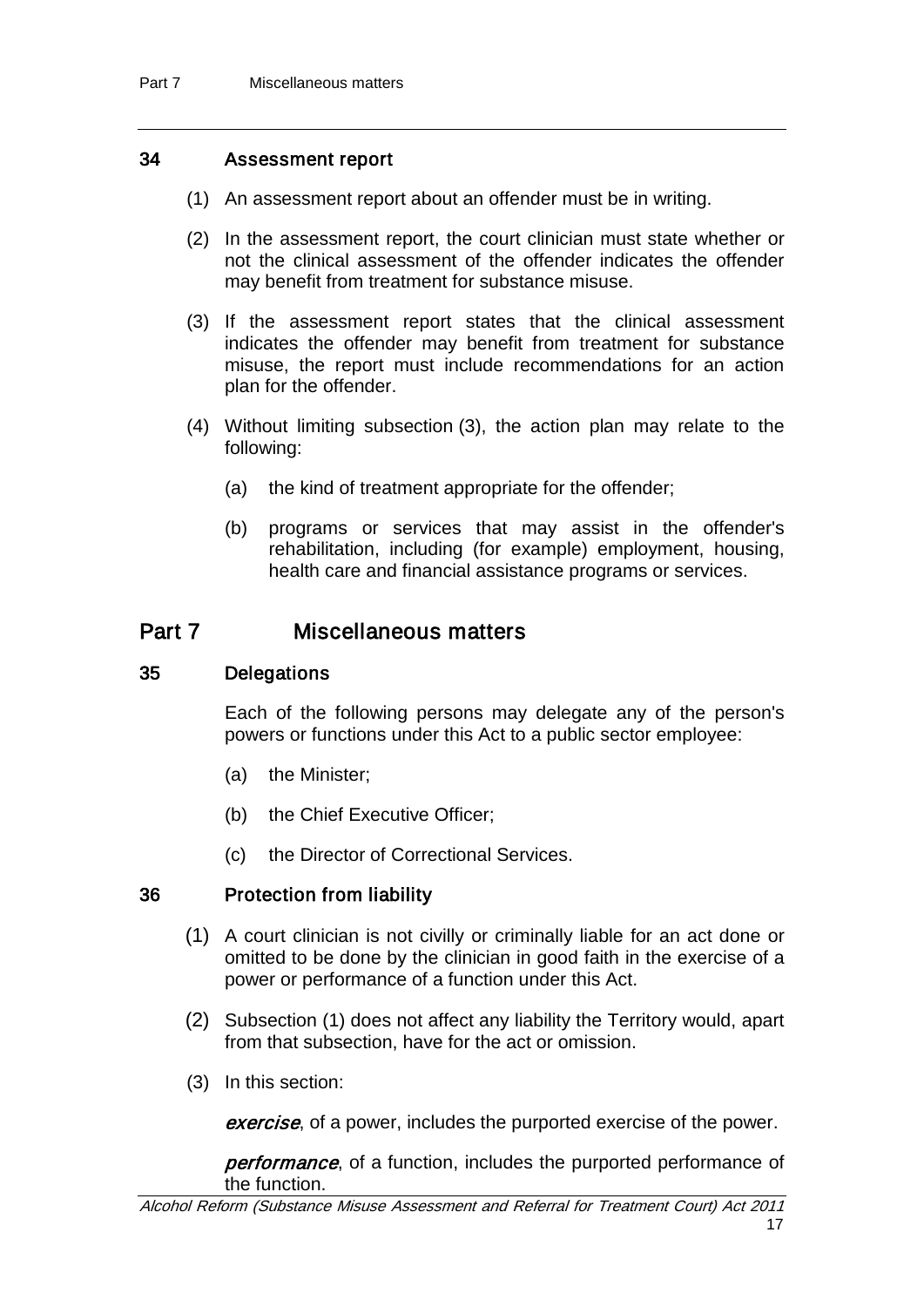Part 8 Repeal and transitional matters for Alcohol Reform (Substance Misuse Assessment and Referral for Treatment Court) Act 2011

## 37 Regulations

The Administrator may make regulations under this Act.

# Part 8 Repeal and transitional matters for Alcohol Reform (Substance Misuse Assessment and Referral for Treatment Court) Act 2011

## 38 Definitions

commencement day means the day on which section [39](#page-20-0) commences.

repealed Act means the Alcohol Court Act as in force immediately before the commencement day.

## <span id="page-20-0"></span>39 Repeal

The Alcohol Court Act (Act No. 1 of 2006) is repealed.

## 40 Relevant offences committed before commencement day

Subject to section [41,](#page-20-1) this Act applies in relation to a person charged with a relevant offence even if the offence was committed, or the person was charged with the offence, before the commencement day.

## <span id="page-20-1"></span>41 Continuation of matters under repealed Act

- (1) The repealed Act continues to apply as if it were still in force in relation to:
	- (a) a proceeding being conducted in the Alcohol Court immediately before the commencement day; and
	- (b) an order made by the Alcohol Court in force immediately before the commencement day; and
	- (c) an offender subject to an order made by the Alcohol Court and in force immediately before the commencement day.
- (2) For subsection (1), the repealed Act applies as if a reference in that Act to the Alcohol Court were a reference to the SMART Court.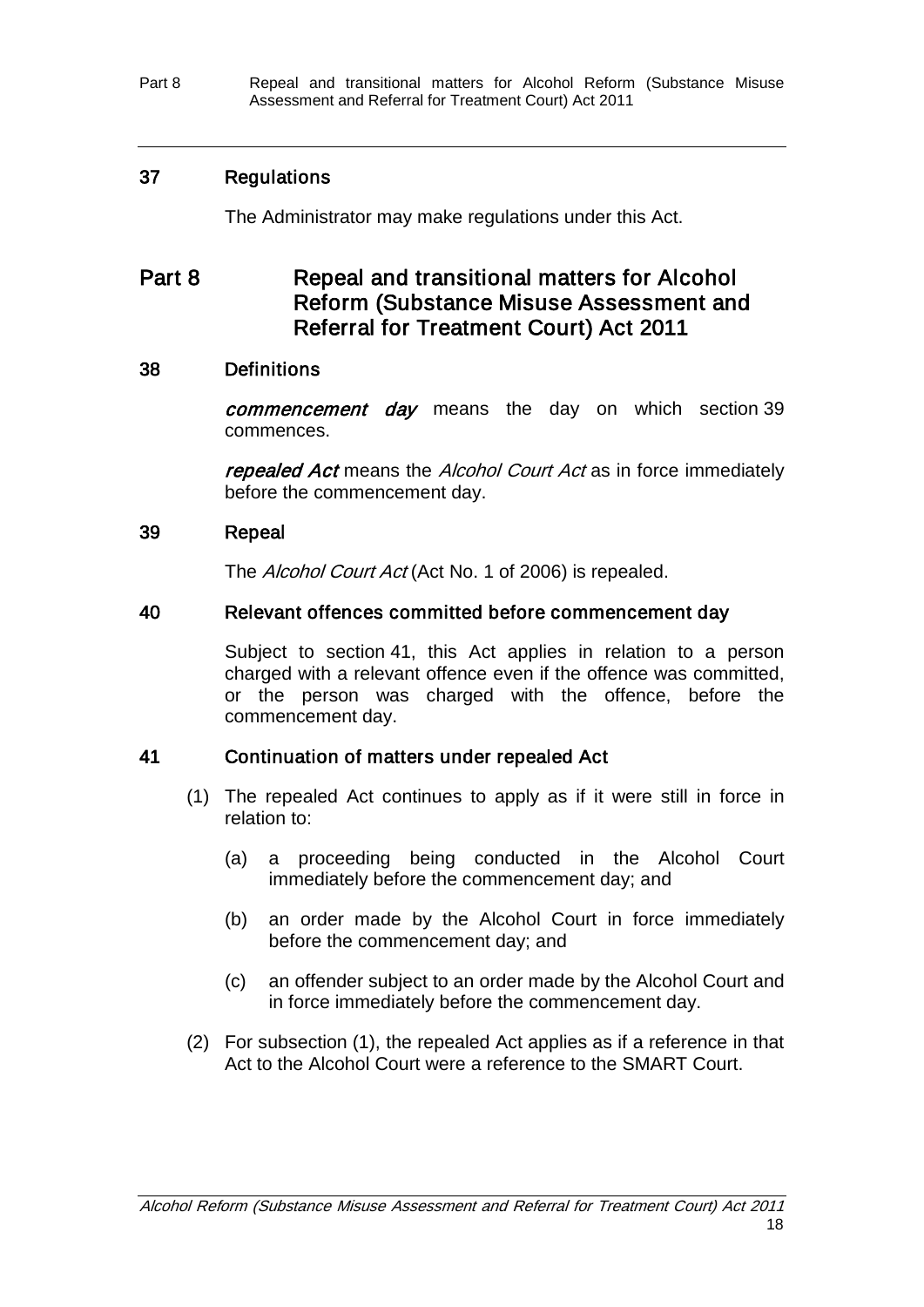## 42 Locations and buildings for Court sittings

A direction about a location in which the Alcohol Court may sit, or an approval of a building for the holding of the Alcohol Court, in force under the repealed Act continues in force as if:

- (a) the direction or approval had been given under section [10;](#page-7-0) and
- (b) a reference in the direction or approval to the Alcohol Court were a reference to the SMART Court.

## 43 Court clinicians

A person who, immediately before the commencement day, was a court clinician under the repealed Act is taken to be a court clinician appointed under section [32.](#page-18-0)

## Part 9 Consequential amendments

## <span id="page-21-0"></span>44 Liquor Act amended

- (1) This section amends the Liquor Act.
- (2) Section 31A(2)(a)

omit, insert

- (a) a SMART order under the Alcohol Reform (Substance Misuse Assessment and Referral for Treatment Court) Act;
- (3) Section 122(1)

omit, insert

- (1) This section applies if the SMART Court gives the Director a copy of a SMART order under section [23\(](#page-14-0)c) of the Alcohol Reform (Substance Misuse Assessment and Referral for Treatment Court) Act.
- $(4)$  Section 122 $(2)$  and  $(3)(a)$  and  $(b)(i)$  and  $(ii)$

omit

prohibition

insert

SMART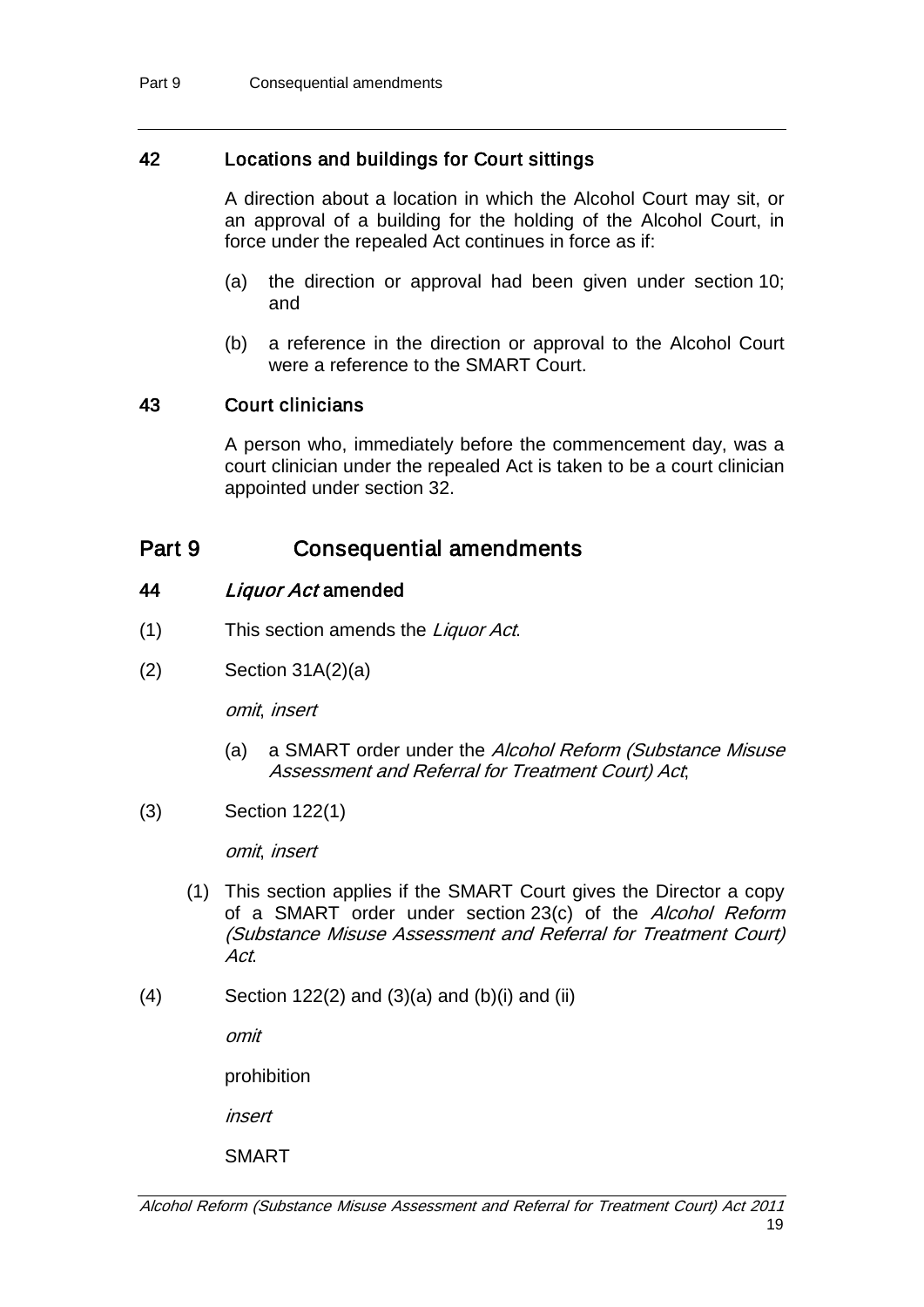| (5) | Section 122(3)(d)                                                                     |  |  |  |  |
|-----|---------------------------------------------------------------------------------------|--|--|--|--|
|     | omit                                                                                  |  |  |  |  |
|     | Alcohol Court has directed in the prohibition                                         |  |  |  |  |
|     | insert                                                                                |  |  |  |  |
|     | SMART Court has directed in the SMART                                                 |  |  |  |  |
| (6) | Section 122(5), definition <i>prohibited person</i>                                   |  |  |  |  |
|     | omit                                                                                  |  |  |  |  |
|     | prohibition                                                                           |  |  |  |  |
|     | insert                                                                                |  |  |  |  |
|     | <b>SMART</b>                                                                          |  |  |  |  |
| (7) | Section 122(5), definition <i>relevant licensees</i> , paragraph (a)                  |  |  |  |  |
|     | omit                                                                                  |  |  |  |  |
|     | Alcohol                                                                               |  |  |  |  |
|     | insert                                                                                |  |  |  |  |
|     | <b>SMART</b>                                                                          |  |  |  |  |
| (8) | 122(5), definition <i>relevant licensees</i> , paragraphs (a)<br>Section<br>and $(b)$ |  |  |  |  |
|     | omit                                                                                  |  |  |  |  |
|     | prohibition                                                                           |  |  |  |  |
|     | insert                                                                                |  |  |  |  |
|     | <b>SMART</b>                                                                          |  |  |  |  |
| (9) | After section 139                                                                     |  |  |  |  |
|     | insert                                                                                |  |  |  |  |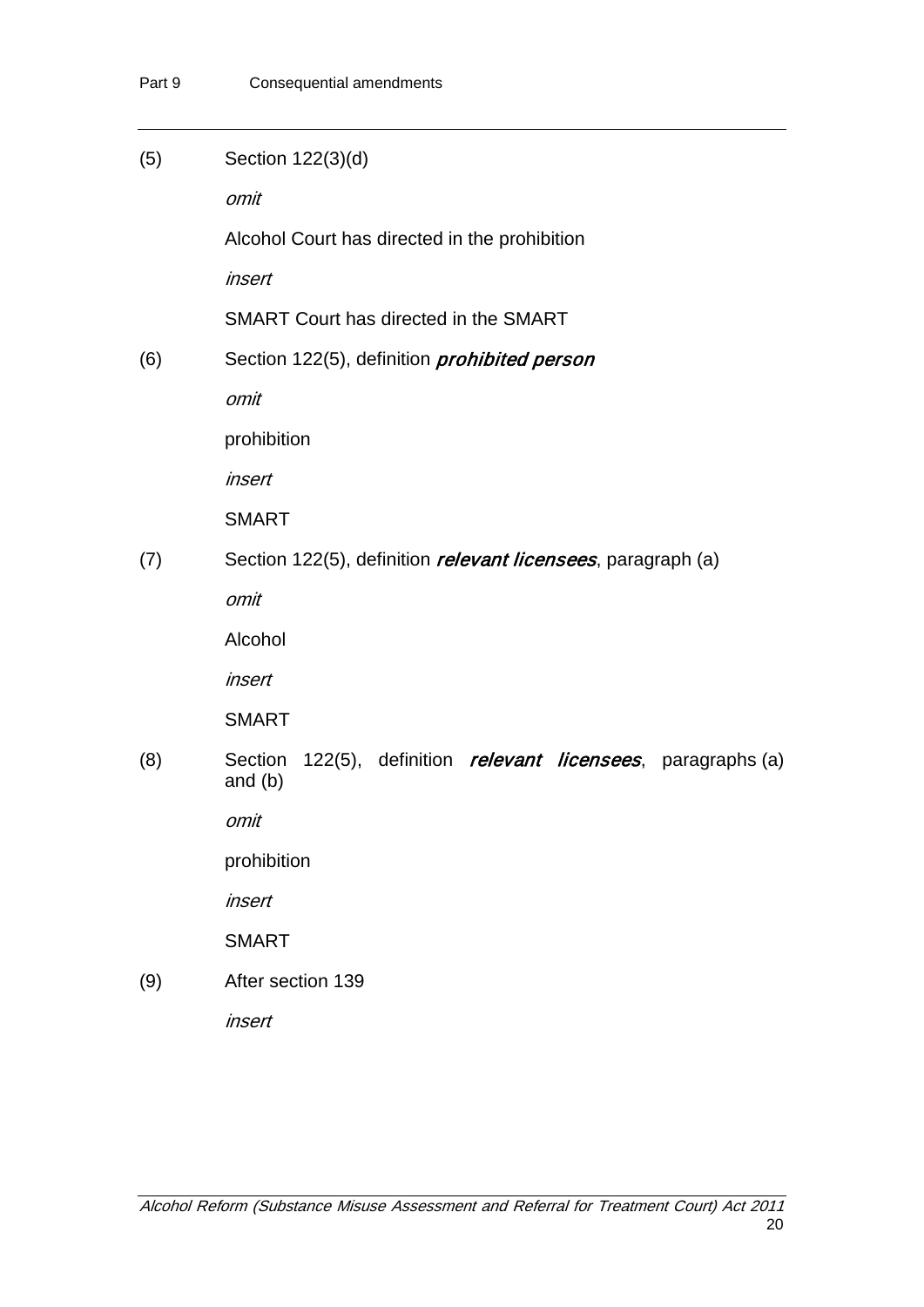# Part XVI Transitional provisions for Alcohol Reform (Substance Misuse Assessment and Referral for Treatment Court) Act 2011

## 140 Definition

In this Part:

alcohol intervention order means an alcohol intervention order to which the *Alcohol Court Act* continues to apply, as mentioned in section [41](#page-20-1) of the Alcohol Reform (Substance Misuse Assessment and Referral for Treatment Court) Act.

commencement day means the day on which section [44](#page-21-0) of the Alcohol Reform (Substance Misuse Assessment and Referral for Treatment Court) Act commences.

prohibition order means a prohibition order to which the Alcohol Court Act continues to apply, as mentioned in section [41](#page-20-1) of the Alcohol Reform (Substance Misuse Assessment and Referral for Treatment Court) Act.

## 141 **Identification system**

On and after the commencement day, section 31A continues to apply in relation to a prohibition order or alcohol intervention order as if a reference in section 31A(2)(a) to a SMART order were a reference to a prohibition order or alcohol intervention order.

## 142 Prohibition notice

On and after the commencement day, section 122 continues to apply in relation to a prohibition order as if a reference in that section to a SMART order were a reference to a prohibition order.

## 45 Prisons (Correctional Services) Act amended

- (1) This section amends the Prisons (Correctional Services) Act.
- (2) Part 27, Division 4

repeal, insert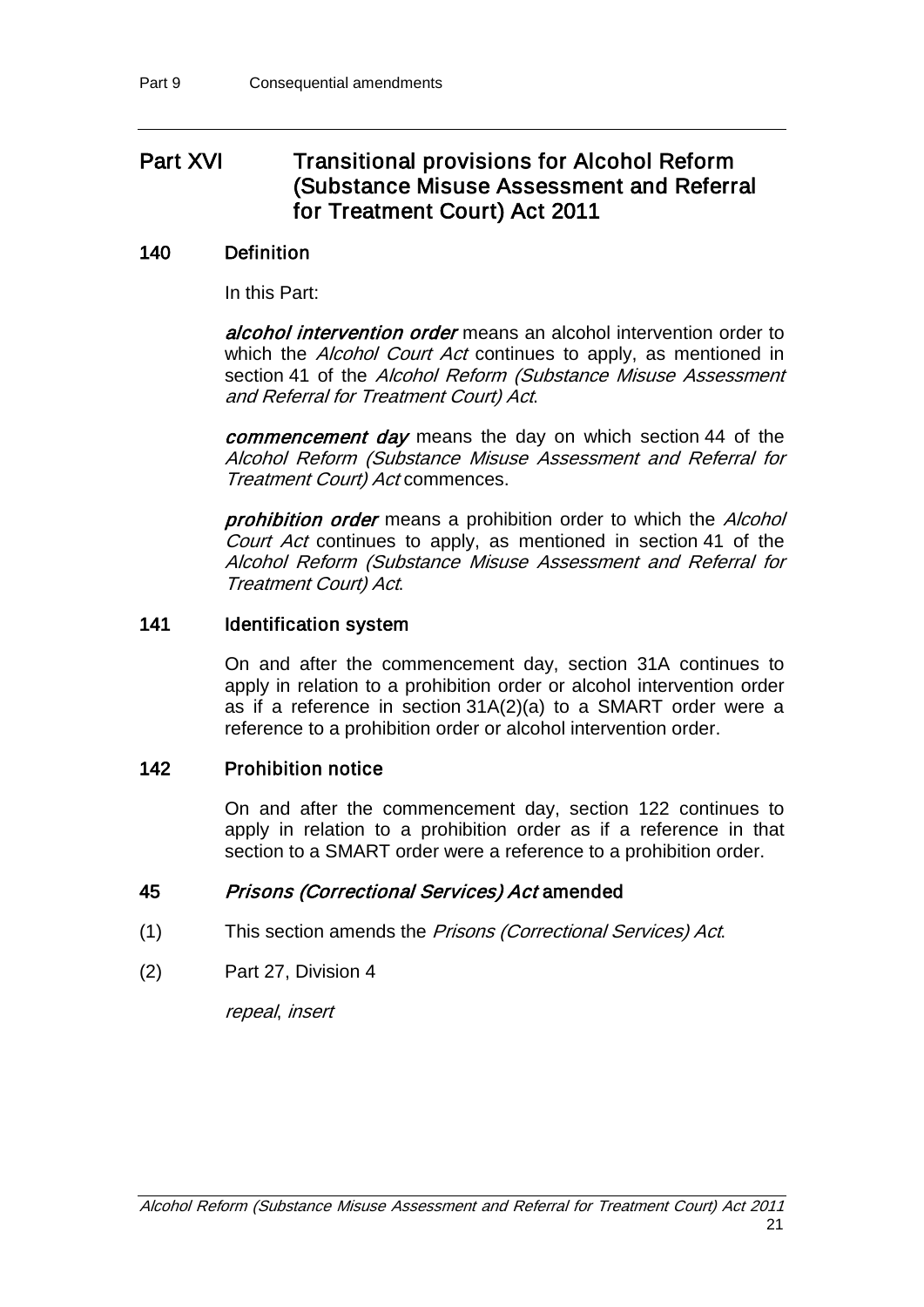## Division 4 SMART orders requiring surveillance

## 94G Surveillance of offender subject to SMART order

- (1) Division 1 applies in relation to an offender subject to a SMART order under the Alcohol Reform (Substance Misuse Assessment and Referral for Treatment Court) Act that includes a requirement for surveillance under this Division:
	- (a) as if a reference in Division 1 to a person for whom a home detention order is in force were a reference to the offender; and
	- (b) as if a reference in Division 1 to a home detention order were a reference to the SMART order.
- (2) However, only the Director or a probation officer may perform the functions and exercise the powers of a surveillance officer under Division 1 in relation to the offender.
- (3) Also, the functions and powers may be performed or exercised only within the intervals stated in the SMART order to which the offender is subject.
- (4) A reference in this section to a SMART order includes a reference to a prohibition order to which the Alcohol Court Act continues to apply, as mentioned in section [41](#page-20-1) of the Alcohol Reform (Substance Misuse Assessment and Referral for Treatment Court) Act.
- (5) Subsection (4) and this subsection expire 2 years after the commencement of section [41](#page-20-1) of the Alcohol Reform (Substance Misuse Assessment and Referral for Treatment Court) Act.

## <span id="page-24-0"></span>46 Other laws amended

The Schedule amends the laws mentioned in it.

## 47 Expiry of Part

This Part expires on the day after it commences.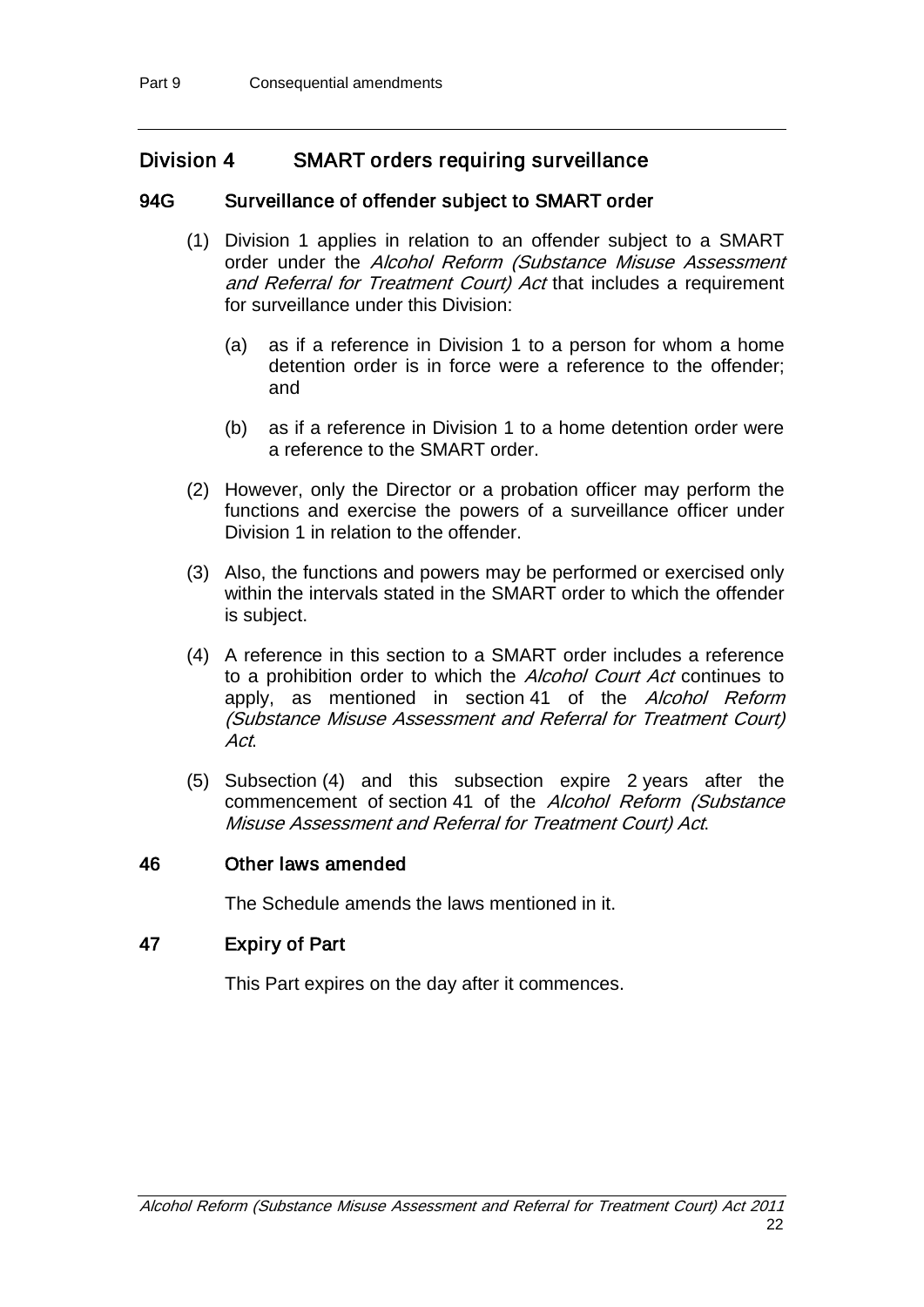# Schedule Other laws amended

section [46](#page-24-0)

| Provision                                                   | Amendment        |                                                                                                                                                                                                                         |
|-------------------------------------------------------------|------------------|-------------------------------------------------------------------------------------------------------------------------------------------------------------------------------------------------------------------------|
|                                                             | omit             | insert                                                                                                                                                                                                                  |
| <b>Court Security Regulations</b>                           |                  |                                                                                                                                                                                                                         |
| regulation $2(1)(e)$                                        | whole paragraph  | the SMART Court<br>(e)<br>established by<br>section 7 of the<br><b>Alcohol Reform</b><br>(Substance and<br>Misuse<br>Assessment and<br><b>Referral</b> for<br><b>Treatment Court)</b><br>Act.                           |
| Evidence Act                                                |                  |                                                                                                                                                                                                                         |
| section 49, definition<br>Territory court,<br>paragraph (h) | Alcohol          | <b>SMART</b>                                                                                                                                                                                                            |
| <b>Records of Depositions Act</b>                           |                  |                                                                                                                                                                                                                         |
| section 4(h)                                                | Alcohol          | <b>SMART</b>                                                                                                                                                                                                            |
| Sentencing Act                                              |                  |                                                                                                                                                                                                                         |
| section 3(1), definition<br><b>Alcohol Court</b>            | whole definition |                                                                                                                                                                                                                         |
| section $3(1)$                                              |                  | <i>(in alphabetical order)</i><br><b>SMART Court means</b><br>the SMART Court<br>established by the<br><b>Alcohol Reform</b><br>(Substance and Misuse<br>Assessment and<br><b>Referral for Treatment</b><br>Court) Act. |